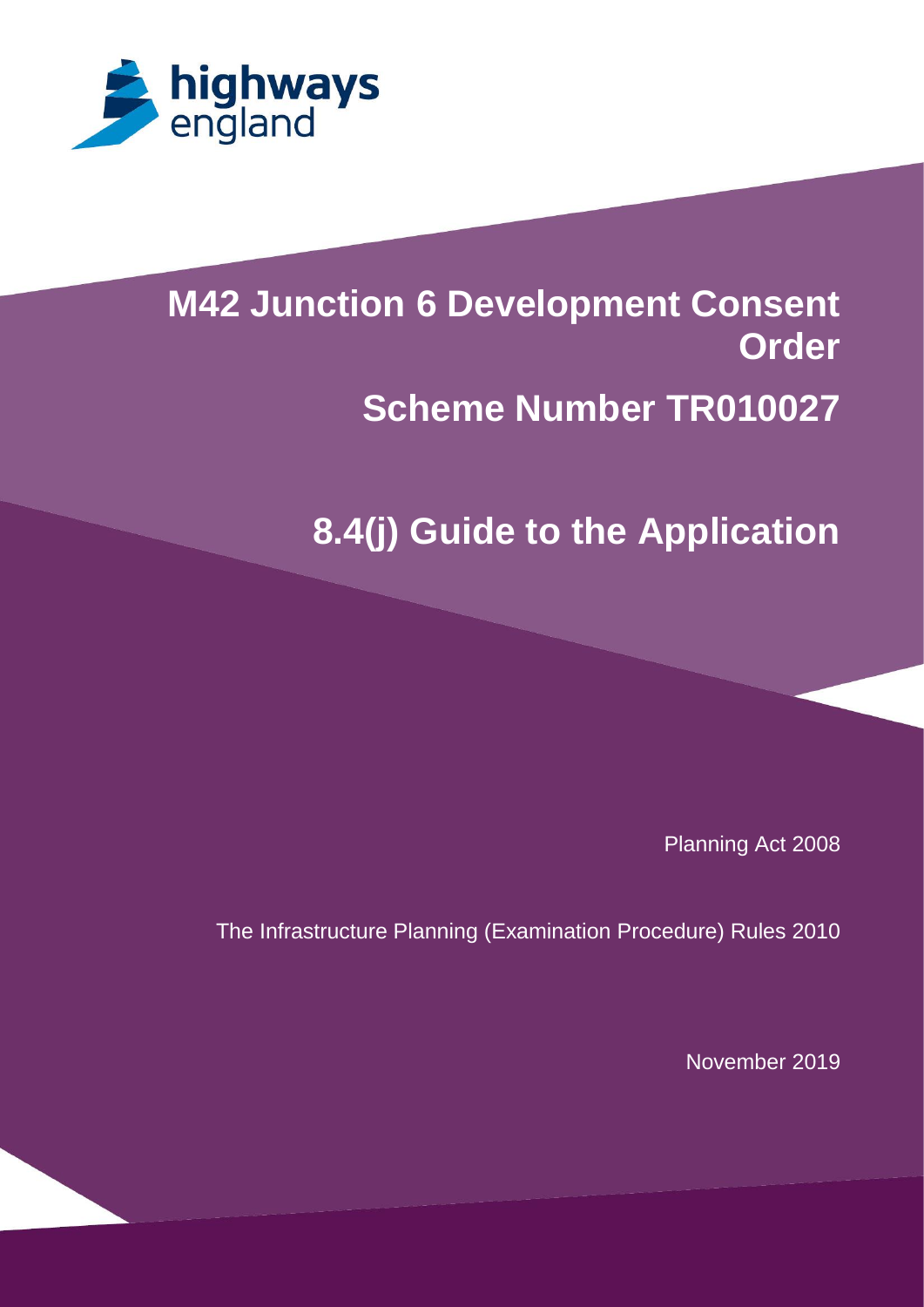

#### Infrastructure Planning

### Planning Act 2008

#### The Infrastructure Planning (Examination Procedure) Rules 2010

## **M42 Junction 6** Development Consent Order 202[ ]

### **Guide to the Application**

| TR010027                               |
|----------------------------------------|
|                                        |
| 8.4(i)                                 |
|                                        |
|                                        |
| M42 Junction 6 Project Team & Highways |
| England                                |
|                                        |

| <b>Version</b> | <b>∣ Date</b>    | <b>Status of Version</b>  |
|----------------|------------------|---------------------------|
|                | 20 November 2019 | Live Examination Document |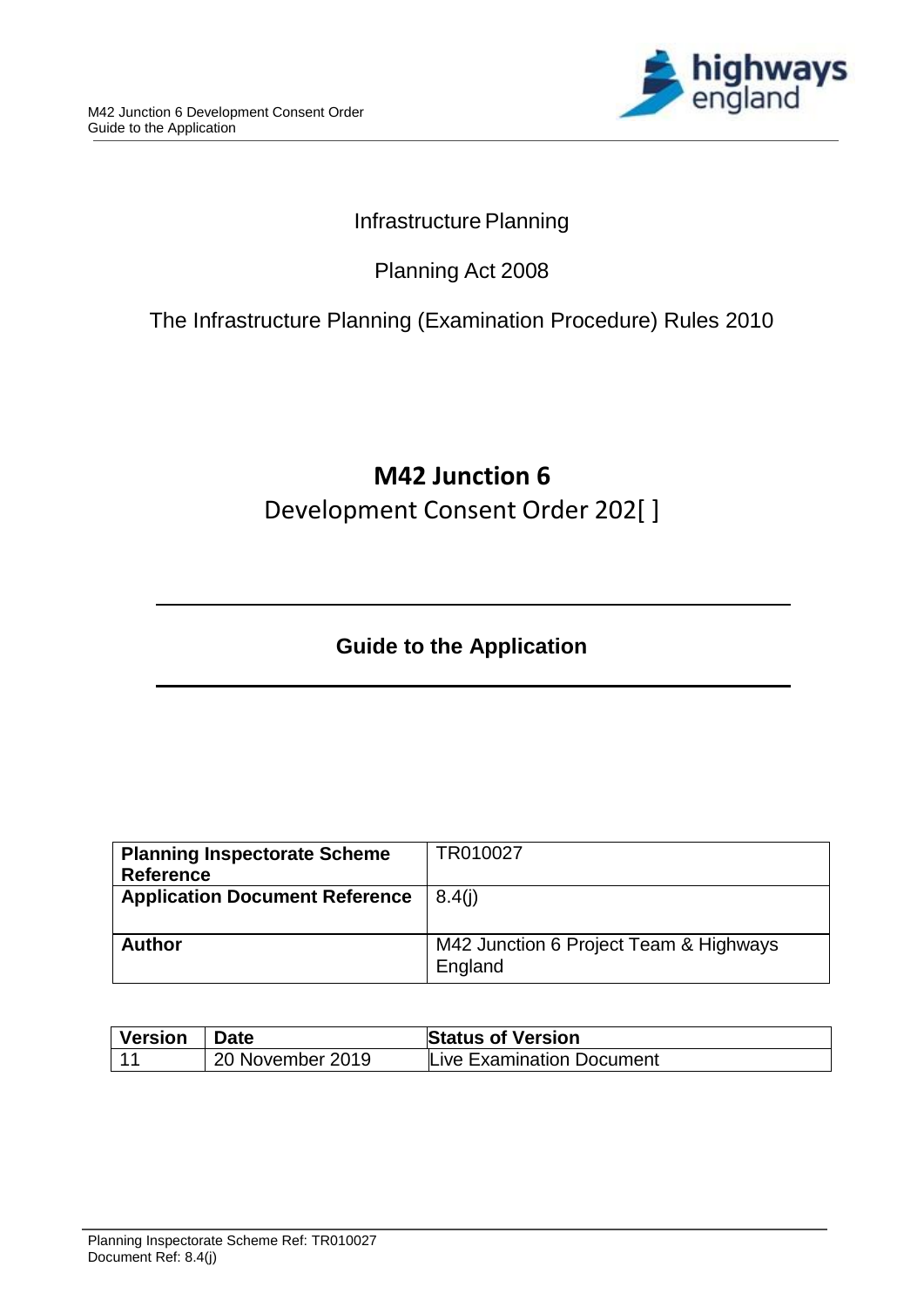

## **Table of contents**

|                     | <b>Chapter</b>                                  | <b>Pages</b>                  |
|---------------------|-------------------------------------------------|-------------------------------|
| $\mathbf 1$         | <b>Introduction</b>                             |                               |
| 1.1                 | Purpose of this document                        |                               |
| 1.2                 | Structure of this document                      | $\overline{1}$                |
| $\mathbf{2}$<br>2.1 | <b>Document Tracker</b><br>Master document list | $\mathbf{2}$<br>$\mathcal{P}$ |

#### **Table of Tables**

| Table 1 |                                                                       |  |
|---------|-----------------------------------------------------------------------|--|
| Table 2 | Master Document List – Submissions Made to the Planning Inspectorate3 |  |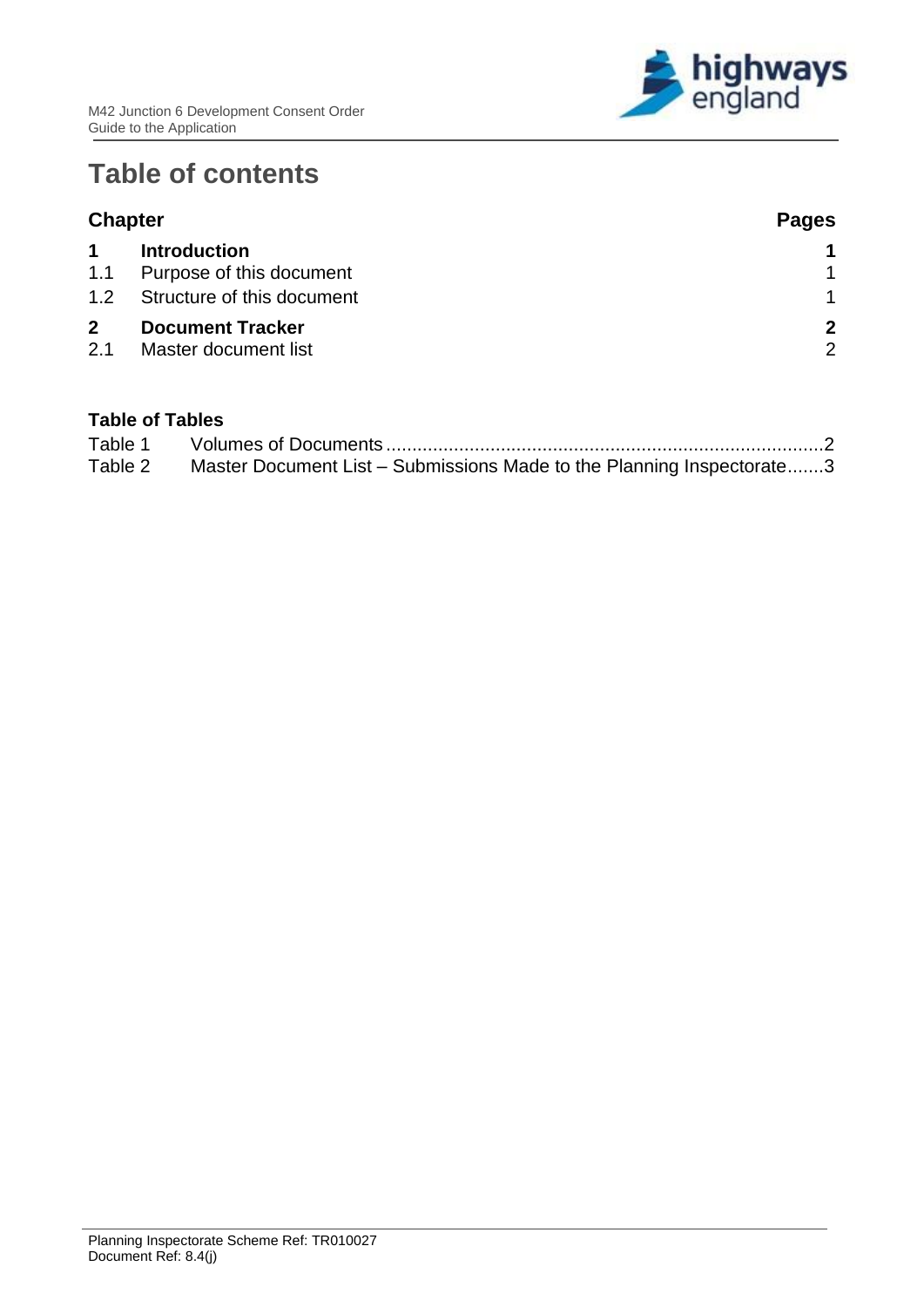

## <span id="page-3-0"></span>1 Introduction

#### <span id="page-3-1"></span>1.1 Purpose of this document

- $1.1.1$ The purpose of this document is to provide a guide to Highways England's M42 Junction 6 Development Consent Order (DCO) application pursuant to the Planning Act 2008. The original application was submitted to the Planning Inspectorate on 2 January 2019, and accepted for examination on 30 January 2019.
- $1.1.2$ Since submission, several of the original documents have been revised. This guide charts the submission of these documents to the Planning Inspectorate. This is a live document and will be updated throughout the examination period and submitted, when updated, for each deadline.

#### <span id="page-3-2"></span>1.2 Structure of this document

 $1.2.1$ This document comprises two chapters, as follows: **Chapter 1:** Introduction **Chapter 2:** Document Tracker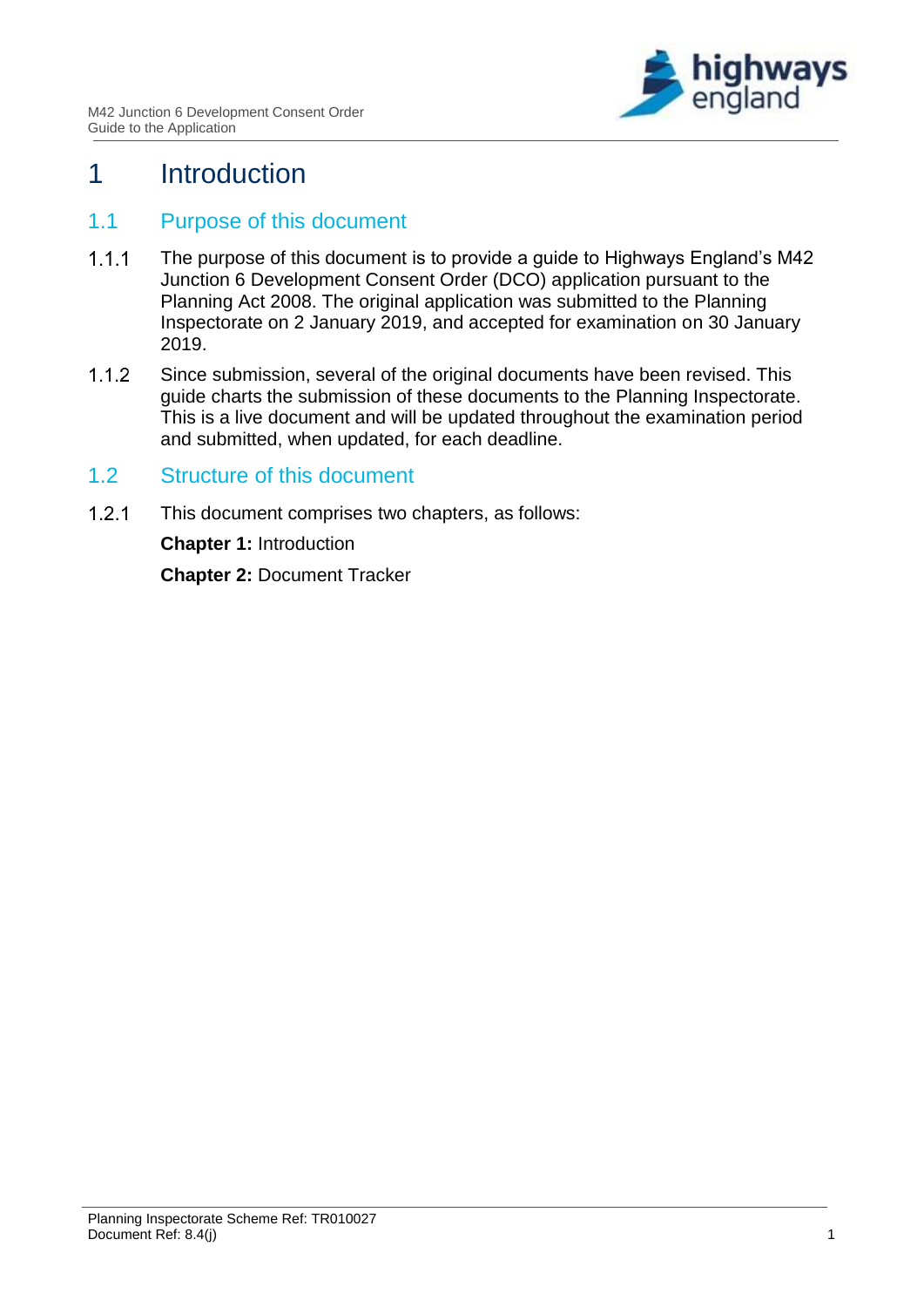

## <span id="page-4-0"></span>2 Document Tracker

#### <span id="page-4-1"></span>2.1 Master document list

 $2.1.1$ This section presents the master document list, which provides a list of all documents submitted to date, indicating either the latest revision (if applicable) or when a new document was submitted. The documents are grouped by volume, as shown in **[Table 1](#page-4-2)**.

#### <span id="page-4-2"></span>**Table 1 Volumes of Documents**

| <b>Volume</b>  |                                                                                               | <b>Content</b>                                                                                                                                                                                                                                                     |
|----------------|-----------------------------------------------------------------------------------------------|--------------------------------------------------------------------------------------------------------------------------------------------------------------------------------------------------------------------------------------------------------------------|
| 1              | <b>Application Form</b>                                                                       | The completed application form and an<br>introduction to the Scheme.                                                                                                                                                                                               |
| $\overline{2}$ | Plans/Drawings                                                                                | These include plans that illustrate the location<br>of the Scheme, the proposed works, the land<br>that will be acquired or used, and engineering<br>details.                                                                                                      |
| 3              | <b>Draft Development Consent</b><br>Order                                                     | This is the document that sets out the legal<br>powers that Highways England is seeking to<br>enable it to build, operate and maintain the<br>Scheme, together with a separate document,<br>the Explanatory Memorandum, explaining the<br>provisions of the Order. |
| $\overline{4}$ | <b>Compulsory Purchase</b><br><b>Information</b>                                              | Documents setting out the land to be acquired<br>or used, and reports justifying the seeking of<br>compulsory acquisition powers over this land.                                                                                                                   |
| 5              | <b>Consultation Report</b>                                                                    | This section contains the Consultation Report<br>and its appendices.                                                                                                                                                                                               |
| 6              | <b>Environmental Statement,</b><br><b>Reports and Other</b><br><b>Environmental Documents</b> | An assessment of the likely significant effects<br>(both positive and negative) of the Scheme on<br>the environment and a description of mitigation<br>measures proposed to reduce any negative<br>impacts.                                                        |
| $\overline{7}$ | <b>Other Documents</b>                                                                        | Additional documents that support this DCO<br>application including a Planning Statement and<br>a Transport Assessment.                                                                                                                                            |
| 8              | <b>Examination Documents</b>                                                                  | New documents submitted to the Planning<br>Inspectorate, including Statements of Common<br>Ground (SoCGs).                                                                                                                                                         |

 $2.1.2$ **[Table 2](#page-5-0)** is the master document list. Greyed out documents have been superseded. Numbers in parentheses refer to the revision number of the relevant document.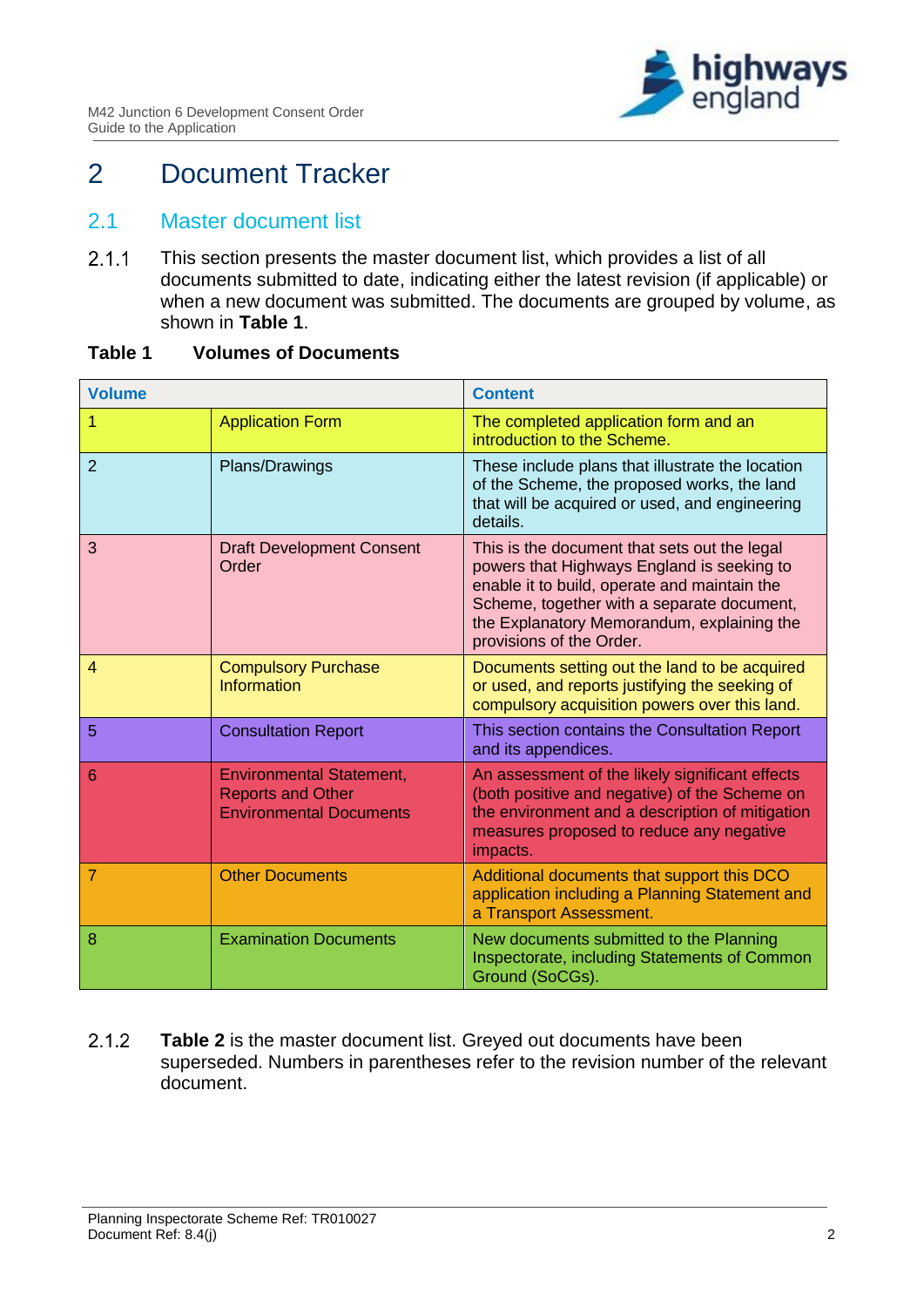

#### <span id="page-5-0"></span>**Table 2 Master Document List – Submissions Made to the Planning Inspectorate**

| <b>Document</b><br><b>Reference</b>        | <b>Document Title</b>                                                             | <b>Version</b> | <b>Submission /</b><br><b>Published</b><br><b>Date</b> |
|--------------------------------------------|-----------------------------------------------------------------------------------|----------------|--------------------------------------------------------|
|                                            | Volume 1 - Application Form                                                       |                |                                                        |
| 1.1                                        | Introduction to Application                                                       | Latest         | 2 January 2019                                         |
| 1.2                                        | <b>Covering Letter</b>                                                            | Latest         | 2 January 2019                                         |
| 1.3                                        | <b>Application Form</b>                                                           | Latest         | 2 January 2019                                         |
| 1.4                                        | Electronic Index                                                                  | Latest         | 2 January 2019                                         |
|                                            | Volume 2 - Plans/Drawings                                                         |                |                                                        |
| 2.1                                        | <b>Location Plan</b>                                                              | Latest         | 2 January 2019                                         |
| 2.2                                        | <b>Land Plans</b>                                                                 | Superseded     | 2 January 2019                                         |
| 2.2(a)                                     | <b>Land Plans</b>                                                                 | Latest         | 15 November<br>2019                                    |
| 2.3                                        | <b>Works Plans</b>                                                                | Superseded     | 2 January 2019                                         |
| 2.3(a)                                     | <b>Works Plans</b>                                                                | Latest         | 15 November<br>2019                                    |
| 2.4                                        | <b>General Arrangement Plans</b>                                                  | Superseded     | 2 January 2019                                         |
| 2.4(a)                                     | <b>General Arrangement Plans</b>                                                  | Latest         | 15 November<br>2019                                    |
| 2.5                                        | Streets, Rights of Way and Access Plans                                           | Superseded     | 2 January 2019                                         |
| 2.5(a)                                     | Streets, Rights of Way and Access Plans                                           | Latest         | 15 November<br>2019                                    |
| 2.6                                        | Traffic Regulation Measures Plans including clearways<br>and weight limits        | Superseded     | 2 January 2019                                         |
| 2.6(a)                                     | <b>Traffic Regulation Measures Plans including clearways</b><br>and weight limits | Latest         | 15 November<br>2019                                    |
| 2.6                                        | Traffic Regulation Measures Plans including speed limits                          | Superseded     | 2 January 2019                                         |
| 2.6(a)                                     | Traffic Regulation Measures Plans including speed limits                          | Latest         | 15 November<br>2019                                    |
| 2.7                                        | <b>Classification of Road Plans</b>                                               | Superseded     | 2 January 2019                                         |
| 2.7(a)                                     | <b>Classification of Road Plans</b>                                               | Latest         | 15 November<br>2019                                    |
| 2.8                                        | <b>Engineering Drawings and Sections</b>                                          | Superseded     | 2 January 2019                                         |
| 2.8(a)                                     | <b>Engineering Drawings and Sections</b>                                          | Latest         | 15 November<br>2019                                    |
| 2.9                                        | <b>Crown Land Plans</b>                                                           | Superseded     | 2 January 2019                                         |
| 2.9(a)                                     | <b>Crown Land Plans</b>                                                           | Latest         | 20 November<br>2019                                    |
| Volume 3 - Draft Development Consent Order |                                                                                   |                |                                                        |
| 3.1                                        | Draft Development Consent Order                                                   | Superseded     | 2 January 2019                                         |
| 3.1(a)                                     | Draft Development Consent Order                                                   | Superseded     | 15 July 2019                                           |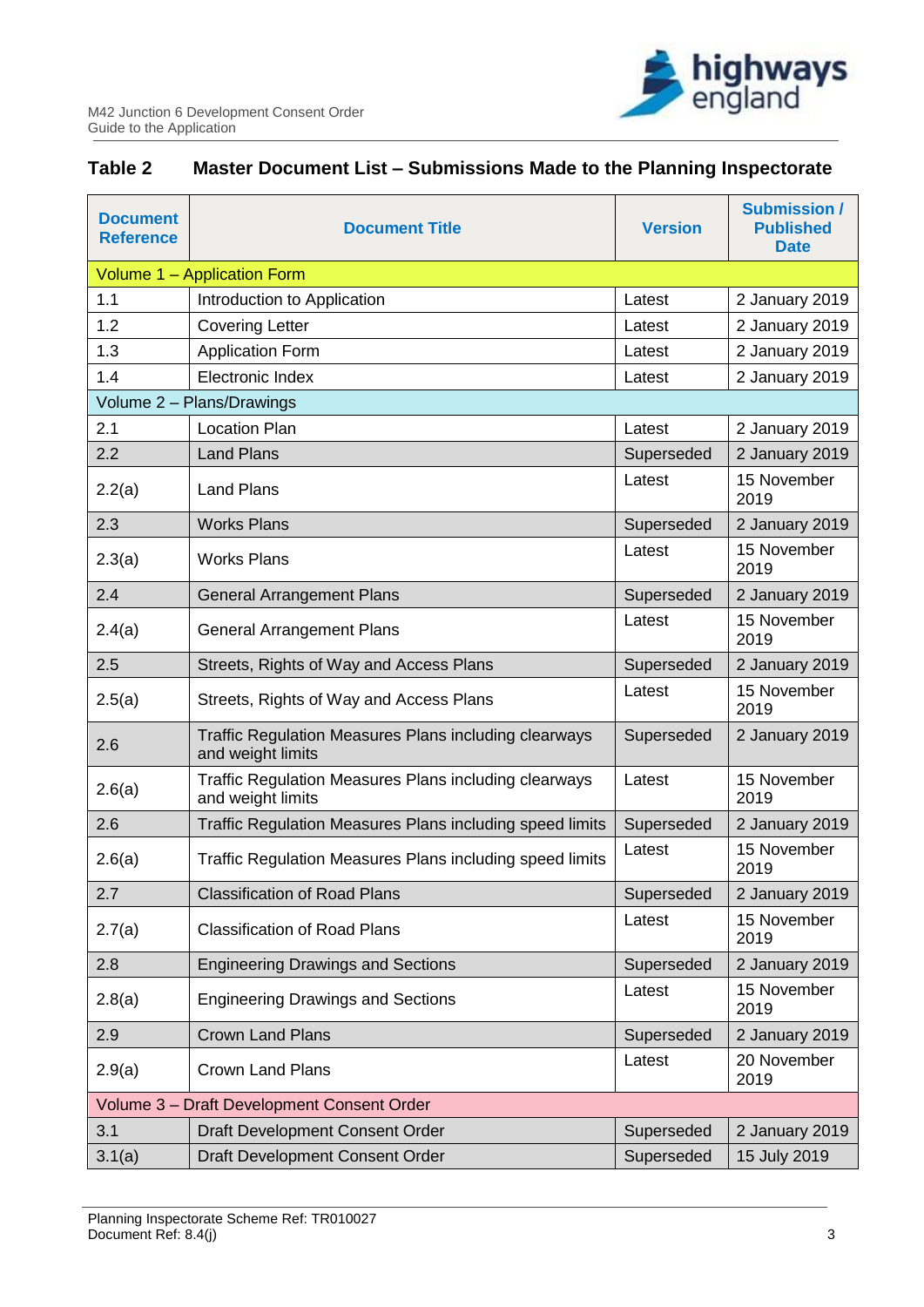

| <b>Document</b><br><b>Reference</b> | <b>Document Title</b>                             | <b>Version</b> | <b>Submission /</b><br><b>Published</b><br><b>Date</b> |
|-------------------------------------|---------------------------------------------------|----------------|--------------------------------------------------------|
| 3.1(b)                              | Draft Development Consent Order - Tracked         | Superseded     | 16 September<br>2019                                   |
| 3.1(b)                              | Draft Development Consent Order - Clean           | Superseded     | 16 September<br>2019                                   |
| 3.1(c)                              | Development Consent Order - Tracked               | Final          | 15 November<br>2019                                    |
| 3.1(c)                              | Development Consent Order - Clean                 | Final          | 15 November<br>2019                                    |
| 3.2                                 | <b>Explanatory Memorandum to Draft DCO</b>        | Superseded     | 2 January 2019                                         |
| 3.2(a)                              | Explanatory Memorandum to DCO - Tracked           | Final          | 15 November<br>2019                                    |
| 3.2(a)                              | Explanatory Memorandum to DCO - Clean             | Final          | 15 November<br>2019                                    |
| 3.3                                 | <b>Consents and Agreements Position Statement</b> | Latest         | 2 January 2019                                         |
|                                     | Volume 4 - Compulsory Purchase Information        |                |                                                        |
| 4.1                                 | <b>Statement of Reasons</b>                       | Superseded     | 2 January 2019                                         |
| 4.1(a)                              | Statement of Reasons - Tracked                    | Latest         | 15 November<br>2019                                    |
| 4.1(a)                              | Statement of Reasons - Clean                      | Latest         | 15 November<br>2019                                    |
| 4.2                                 | <b>Funding Statement</b>                          | Latest         | 2 January 2019                                         |
| 4.3                                 | <b>Book of Reference</b>                          | Superseded     | 2 January 2019                                         |
| 4.3(a)                              | Book of Reference - Tracked                       | Latest         | 15 November<br>2019                                    |
| 4.3(a)                              | Book of Reference - Clean                         | Latest         | 15 November<br>2019                                    |
|                                     | Volume 5 - Consultation Report                    |                |                                                        |
| 5.1                                 | <b>Consultation Report</b>                        | Latest         | 2 January 2019                                         |
| 5.2                                 | <b>Consultation Report Annex A</b>                | Latest         | 2 January 2019                                         |
| 5.2                                 | <b>Consultation Report Annex B</b>                | Latest         | 2 January 2019                                         |
| 5.2                                 | <b>Consultation Report Annex C</b>                | Latest         | 2 January 2019                                         |
| 5.2                                 | <b>Consultation Report Annex D</b>                | Latest         | 2 January 2019                                         |
| 5.2                                 | <b>Consultation Report Annex E</b>                | Latest         | 2 January 2019                                         |
| 5.2                                 | <b>Consultation Report Annex F</b>                | Latest         | 2 January 2019                                         |
| 5.2                                 | <b>Consultation Report Annex G</b>                | Latest         | 2 January 2019                                         |
| 5.2                                 | <b>Consultation Report Annex H</b>                | Latest         | 2 January 2019                                         |
| 5.2                                 | <b>Consultation Report Annex I</b>                | Latest         | 2 January 2019                                         |
| 5.2                                 | <b>Consultation Report Annex J</b>                | Latest         | 2 January 2019                                         |
| 5.2                                 | <b>Consultation Report Annex K Part 1</b>         | Latest         | 2 January 2019                                         |
| 5.2                                 | <b>Consultation Report Annex K Part 2</b>         | Latest         | 2 January 2019                                         |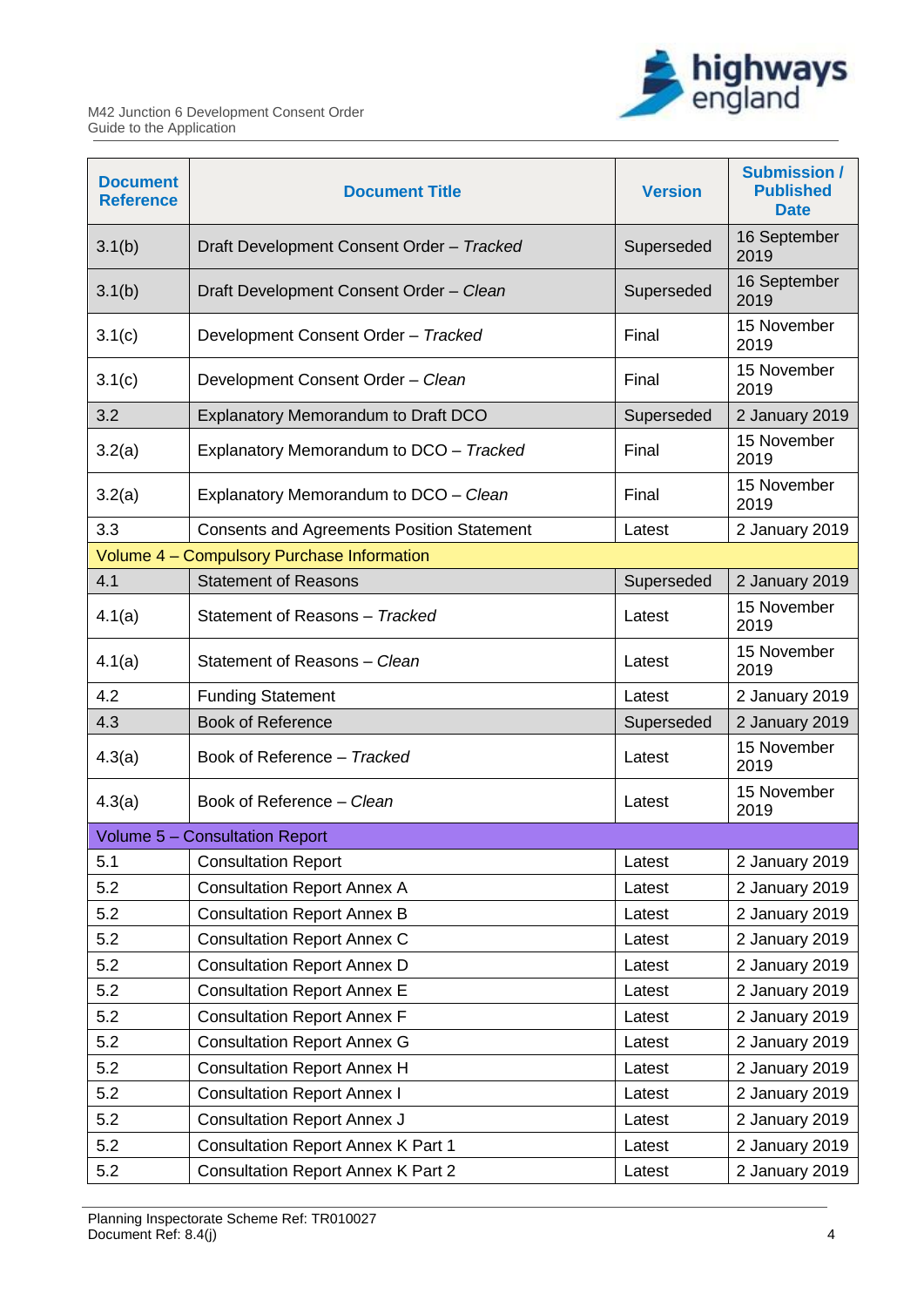

| <b>Document</b><br><b>Reference</b> | <b>Document Title</b>                                                           | <b>Version</b> | <b>Submission /</b><br><b>Published</b><br><b>Date</b> |
|-------------------------------------|---------------------------------------------------------------------------------|----------------|--------------------------------------------------------|
| 5.2                                 | <b>Consultation Report Annex K Part 3</b>                                       | Latest         | 2 January 2019                                         |
| 5.2                                 | <b>Consultation Report Annex K Part 4</b>                                       | Latest         | 2 January 2019                                         |
| 5.2                                 | <b>Consultation Report Annex K Part 5.1</b>                                     | Latest         | 2 January 2019                                         |
| 5.2                                 | <b>Consultation Report Annex K Part 5.2</b>                                     | Latest         | 2 January 2019                                         |
| 5.2                                 | <b>Consultation Report Annex K Part 5.3</b>                                     | Latest         | 2 January 2019                                         |
| 5.2                                 | <b>Consultation Report Annex L</b>                                              | Latest         | 2 January 2019                                         |
| 5.2                                 | <b>Consultation Report Annex M</b>                                              | Latest         | 2 January 2019                                         |
| 5.2                                 | <b>Consultation Report Annex N</b>                                              | Latest         | 2 January 2019                                         |
| 5.2                                 | <b>Consultation Report Annex O</b>                                              | Latest         | 2 January 2019                                         |
| 5.2                                 | <b>Consultation Report Annex P</b>                                              | Latest         | 2 January 2019                                         |
| 5.2                                 | <b>Consultation Report Annex Q</b>                                              | Latest         | 2 January 2019                                         |
| 5.2                                 | <b>Consultation Report Annex R</b>                                              | Latest         | 2 January 2019                                         |
|                                     | Volume 6 - Environmental Statement, Reports and Other Environmental Documents   |                |                                                        |
| 6.1                                 | Environmental Statement Chapter 1 - Introduction                                | Latest         | 2 January 2019                                         |
| 6.1                                 | Environmental Statement Chapter 2 - Site and<br>Surroundings                    | Latest         | 2 January 2019                                         |
| 6.1                                 | Environmental Statement Chapter 3 - The Project                                 | Latest         | 2 January 2019                                         |
| 6.1                                 | Environmental Statement Chapter 4 - Scheme History<br>and Alternatives          | Latest         | 2 January 2019                                         |
| 6.1                                 | Environmental Statement Chapter 5 - EIA Methodology<br>and Consultation         | Latest         | 2 January 2019                                         |
| 6.1                                 | Environmental Statement Chapter 6 - Air Quality                                 | Latest         | 2 January 2019                                         |
| 6.1                                 | Environmental Statement Chapter 7 - Cultural Heritage                           | Latest         | 2 January 2019                                         |
| 6.1                                 | Environmental Statement Chapter 8 - Landscape                                   | Latest         | 2 January 2019                                         |
| 6.1                                 | Environmental Statement Chapter 9 - Biodiversity                                | Latest         | 2 January 2019                                         |
| 6.1                                 | Environmental Statement Chapter 10 - Geology and<br>Soils                       | Latest         | 2 January 2019                                         |
| 6.1                                 | Environmental Statement Chapter 11 - Material Assets<br>and Waste               | Latest         | 2 January 2019                                         |
| 6.1                                 | Environmental Statement Chapter 12 - Noise and<br>Vibration                     | Latest         | 2 January 2019                                         |
| 6.1                                 | Environmental Statement Chapter 13 - Population and<br>Health                   | Latest         | 2 January 2019                                         |
| 6.1                                 | Environmental Statement Chapter 14 - Road Drainage<br>and the Water Environment | Latest         | 2 January 2019                                         |
| 6.1                                 | Environmental Statement Chapter 15 - Climate                                    | Superseded     | 2 January 2019                                         |
| 6.1                                 | Environmental Statement Chapter 15 (a) - Climate                                | Latest         | 15 July 2019                                           |
| 6.1                                 | Environmental Statement Chapter 16 - Assessment of<br><b>Cumulative Effects</b> | Latest         | 2 January 2019                                         |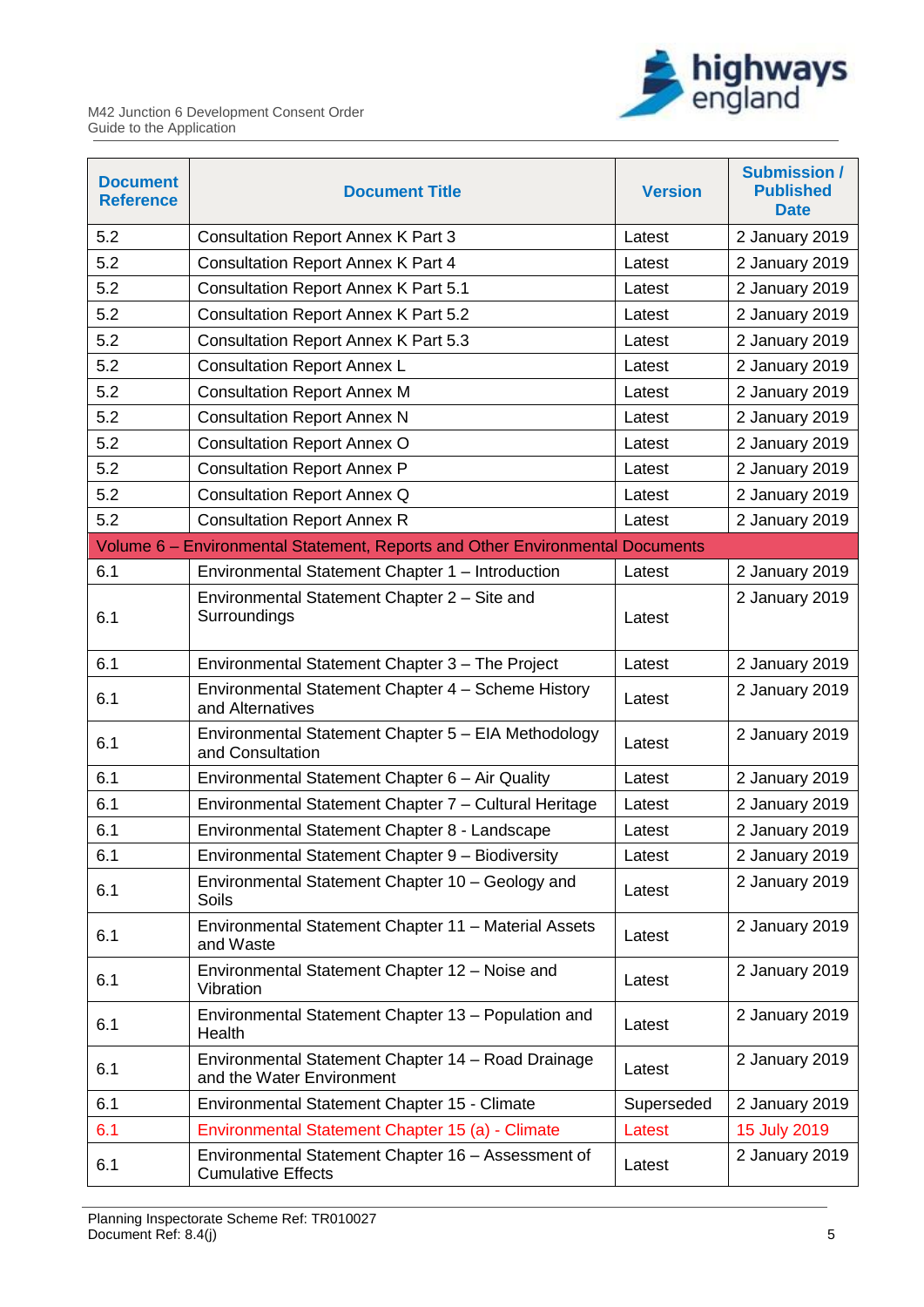

| <b>Document</b><br><b>Reference</b> | <b>Document Title</b>                                                                                | <b>Version</b> | <b>Submission /</b><br><b>Published</b><br><b>Date</b> |
|-------------------------------------|------------------------------------------------------------------------------------------------------|----------------|--------------------------------------------------------|
| 6.1                                 | Environmental Statement Chapter 17 - Summary of<br><b>Significant Effects</b>                        | Latest         | 2 January 2019                                         |
| 6.1                                 | Environmental Statement Chapter 18 - Glossary                                                        | Latest         | 2 January 2019                                         |
| 6.2                                 | Environmental Statement Figure 1.1 - Location Plan                                                   | Latest         | 2 January 2019                                         |
| 6.2                                 | Environmental Statement Figure 2.1 - Scheme and<br><b>Study Area</b>                                 | Latest         | 2 January 2019                                         |
| 6.2                                 | Environmental Statement Figure 3.1 - Scheme Extents<br>on Ordnance Survey Mapping                    | Latest         | 2 January 2019                                         |
| 6.2                                 | Environmental Statement Figure 3.2 - Scheme Extents<br>on Aerial Photography                         | Latest         | 2 January 2019                                         |
| 6.2                                 | Environmental Statement Figure 3.4 - Construction<br>Phasing A-E                                     | Latest         | 2 January 2019                                         |
| 6.2                                 | Environmental Statement Figure 3.5 - Warwickshire<br><b>Gaelic Athletics Association A-E</b>         | Latest         | 2 January 2019                                         |
| 6.2                                 | Environmental Statement Figure 3.6 - Western Power<br><b>Protection and Diversion Works</b>          | Latest         | 2 January 2019                                         |
| 6.2                                 | Environmental Statement Figure 3.7 - Severn Trent<br>Water Aqueduct and Diversion                    | Latest         | 2 January 2019                                         |
| 6.2                                 | Environmental Statement Figure 3.8 - Cadent Gas<br>Diversion and Protection Works                    | Latest         | 2 January 2019                                         |
| 6.2                                 | Environmental Statement Figure 4.1 - Concept Options:<br>Development Options 1/1A/2/2A and 3         | Latest         | 2 January 2019                                         |
| 6.2                                 | Environmental Statement Figure 4.3 - Initial Options<br>Assessed                                     | Latest         | 2 January 2019                                         |
| 6.2                                 | Environmental Statement Figure 4.4 - Options<br>1E/2A/2K/3D/4B/11 Options Assessed with WebTAG       | Latest         | 2 January 2019                                         |
| 6.2                                 | Environmental Statement Figure 4.5 - 3 Options 1, 2<br>and 3 Options for Non-Statutory Consultation  | Latest         | 2 January 2019                                         |
| 6.2                                 | Environmental Statement Figure 4.6 - Post Consultation<br>Option 1 Variants Options 1, 1A, 1B and 1C | Latest         | 2 January 2019                                         |
| 6.2                                 | Environmental Statement Figure 4.7 - Option 1B<br>Preferred Route Announcement Schematic Layout      | Latest         | 2 January 2019                                         |
| 6.2                                 | Environmental Statement Figure 6.1 - Air Quality Study<br>Area Overview                              | Latest         | 2 January 2019                                         |
| 6.2                                 | Environmental Statement Figure 6.2 - Air Quality Study<br><b>Area Detailed View</b>                  | Latest         | 2 January 2019                                         |
| 6.2                                 | Environmental Statement Figure 6.3 - Do-minimum<br>2023 Affected Road Network                        | Latest         | 2 January 2019                                         |
| 6.2                                 | Environmental Statement Figure 6.4 - Do-minimum<br>2038 Affected Road Network                        | Latest         | 2 January 2019                                         |
| 6.2                                 | Environmental Statement Figure 7.1 - Location of<br><b>Designated Heritage Assets</b>                | Latest         | 2 January 2019                                         |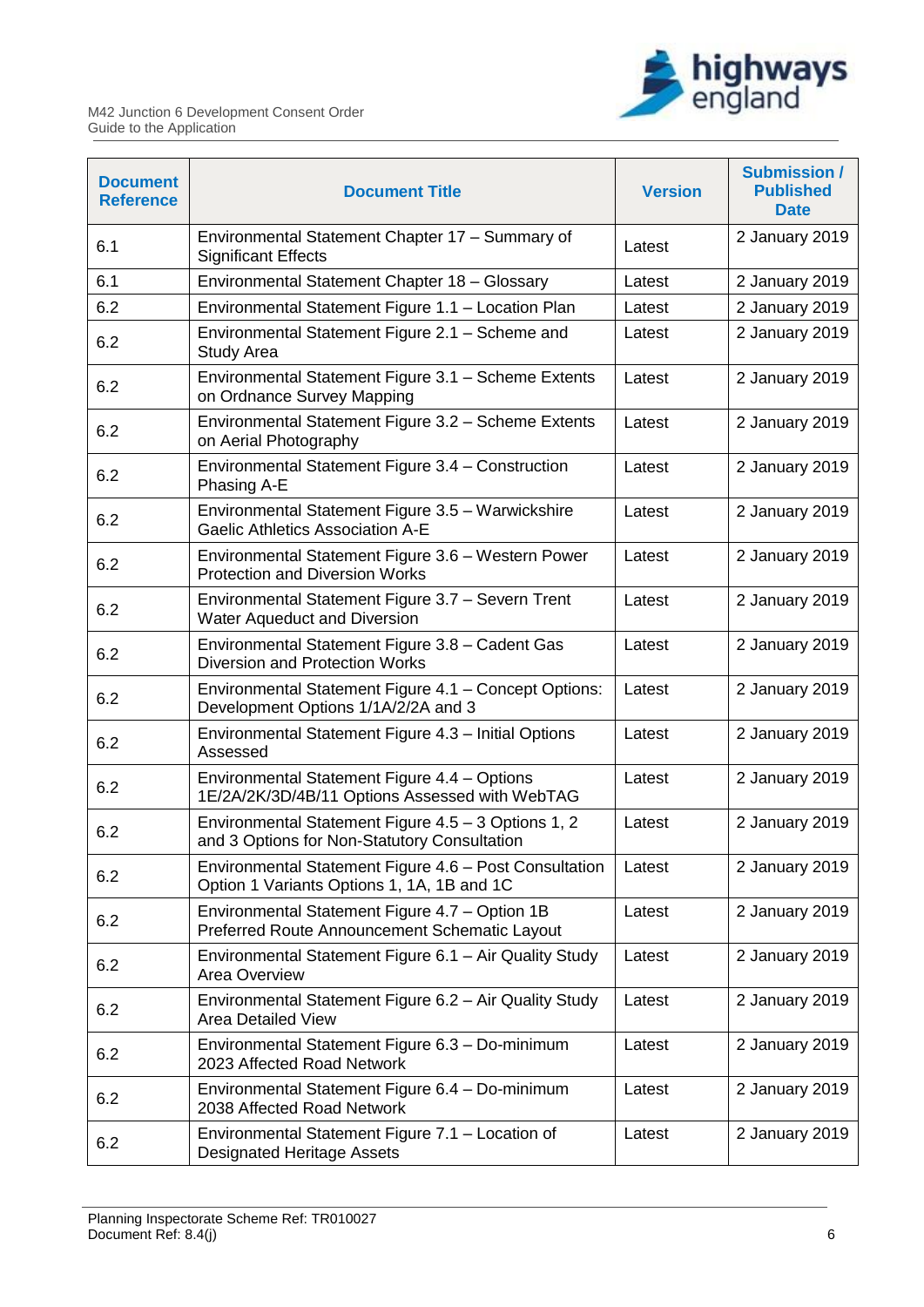

| <b>Document</b><br><b>Reference</b> | <b>Document Title</b>                                                                                                                                                      | <b>Version</b> | <b>Submission /</b><br><b>Published</b><br><b>Date</b> |
|-------------------------------------|----------------------------------------------------------------------------------------------------------------------------------------------------------------------------|----------------|--------------------------------------------------------|
| 6.2                                 | Environmental Statement Figure 7.2 - Location of Non-<br>designated Heritage Assets                                                                                        | Latest         | 2 January 2019                                         |
| 6.2                                 | Environmental Statement Figure 8.1 - Viewpoint Plan<br>and Landscape Character Areas                                                                                       | Latest         | 2 January 2019                                         |
| 6.2                                 | Environmental Statement Figure 8.2 - Viewpoint<br>Location Plan A                                                                                                          | Latest         | 2 January 2019                                         |
| 6.2                                 | Environmental Statement Figure 8.2 - Viewpoint<br>Location Plan B (Excluding Viewpoint D Sheet 10 of 31)                                                                   | Latest         | 2 January 2019                                         |
| 6.2                                 | Environmental Statement Figure 8.2 - Viewpoint<br>Location Plan B (Viewpoint D Sheet 10 of 31 only)                                                                        | Latest         | 24 June 2019                                           |
| 6.2                                 | Environmental Statement Figure 8.2 - Viewpoint<br>Location Plan C                                                                                                          | Latest         | 2 January 2019                                         |
| 6.2                                 | Environmental Statement Figure 8.2 - Viewpoint<br>Location Plan D                                                                                                          | Latest         | 2 January 2019                                         |
| 6.2                                 | Environmental Statement Figure 8.3 - Proposed<br>Landscape Planting                                                                                                        | Latest         | 2 January 2019                                         |
| 6.2                                 | Environmental Statement Figure 8.4 - Tree Location<br>Plan                                                                                                                 | Latest         | 2 January 2019                                         |
| 6.2                                 | Environmental Statement Figure 8.5 - Zone of<br>Theoretical Visibility 1.5m                                                                                                | Latest         | 2 January 2019                                         |
| 6.2                                 | Environmental Statement Figure 8.6 - Zone of<br>Theoretical Visibility 4.5m                                                                                                | Latest         | 2 January 2019                                         |
| 6.2                                 | Environmental Statement Figure 8.7 - Landscape<br><b>Visualisations Sheets 1-9</b>                                                                                         | Latest         | 2 January 2019                                         |
| 6.2                                 | Environmental Statement Figure 8.8 - Environmental<br>Masterplan                                                                                                           | Latest         | 2 January 2019                                         |
| 6.2                                 | Environmental Statement Figure 10.1 - Geology and<br>Soils - Sources/Constraints Plan                                                                                      | Latest         | 2 January 2019                                         |
| 6.2                                 | Environmental Statement Figure 10.2 - Geology and<br>Soils - Identified Receptors                                                                                          | Latest         | 2 January 2019                                         |
| 6.2                                 | Environmental Statement Figure 10.3 - Geology and<br>Soils - Identified Receptors - Aquifer Designations,<br>Source Protection Zones and Drinking Water Safeguard<br>Zones | Latest         | 2 January 2019                                         |
| 6.2                                 | Environmental Statement Figure 10.4 - Geology and<br>Soils - Identified Receptors - Agricultural Land<br>Classification                                                    | Latest         | 2 January 2019                                         |
| 6.2                                 | Environmental Statement Figure 10.5 - Geology and<br>Soils - Identified Receptors - Known Utilities                                                                        | Latest         | 2 January 2019                                         |
| 6.2                                 | Environmental Statement Figure 12.1 - Noise Location<br>Plan                                                                                                               | Latest         | 2 January 2019                                         |
| 6.2                                 | Environmental Statement Figure 12.2 - Affected Routes                                                                                                                      | Latest         | 2 January 2019                                         |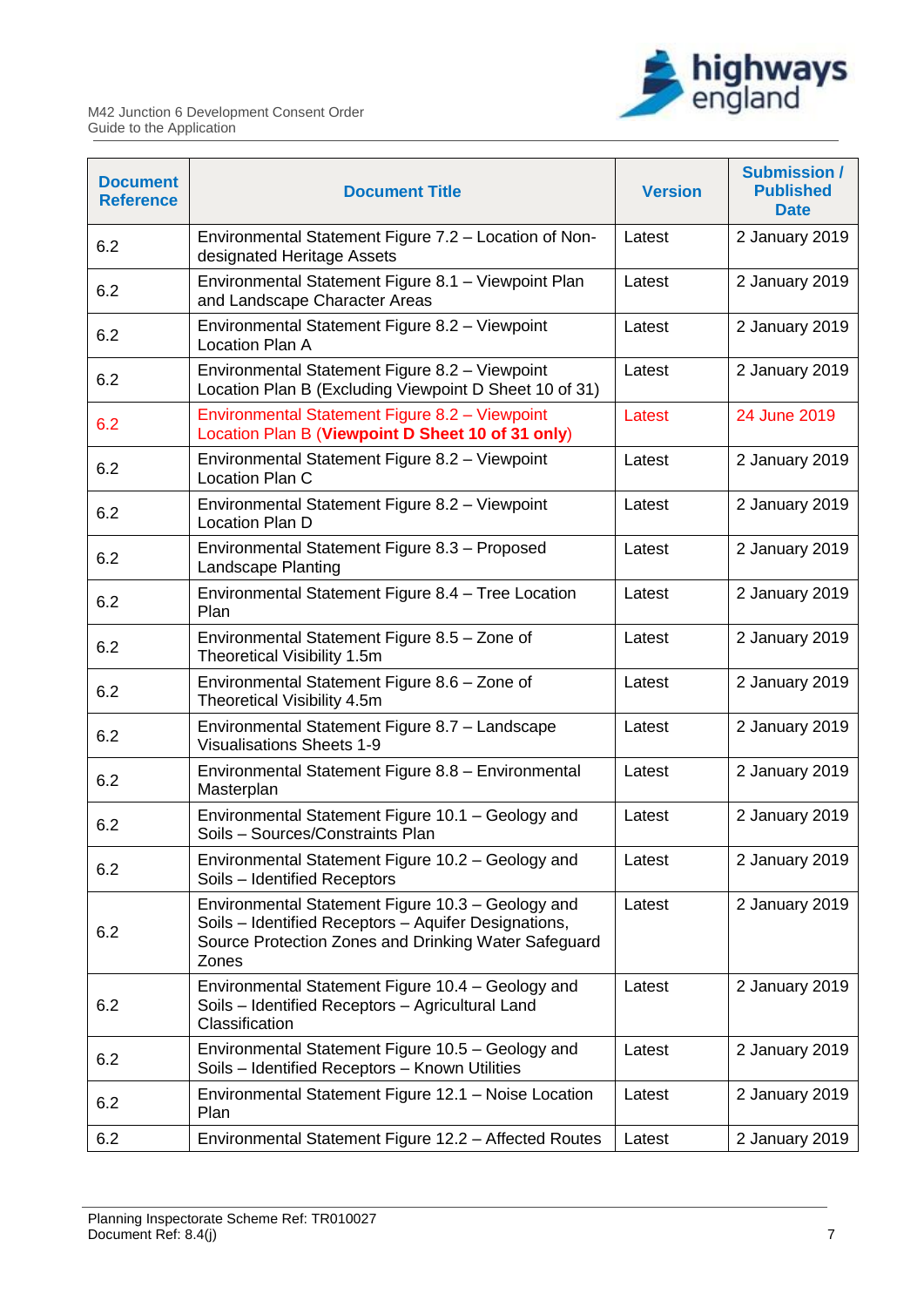

| <b>Document</b><br><b>Reference</b> | <b>Document Title</b>                                                                                                       | <b>Version</b> | <b>Submission /</b><br><b>Published</b><br><b>Date</b> |
|-------------------------------------|-----------------------------------------------------------------------------------------------------------------------------|----------------|--------------------------------------------------------|
| 6.2                                 | Environmental Statement Figure 12.3 - Long Term<br>Change in Do-Minimum Traffic                                             | Latest         | 2 January 2019                                         |
| 6.2                                 | Environmental Statement Figure 12.4 - Short Term<br>Change in Traffic Noise Levels                                          | Latest         | 2 January 2019                                         |
| 6.2                                 | Environmental Statement Figure 12.5 - Long Term<br>Change in Traffic Noise Levels                                           | Latest         | 2 January 2019                                         |
| 6.2                                 | Environmental Statement Figure 13.1 - Overview of<br>Pedestrian Only and Shared Use Pedestrian/Cyclist<br><b>Facilities</b> | Latest         | 2 January 2019                                         |
| 6.2                                 | Environmental Statement Figure 13.2 - Overview of<br>Cyclist Only and Shared Use Pedestrian/Cyclist<br><b>Facilities</b>    | Latest         | 2 January 2019                                         |
| 6.2                                 | Environmental Statement Figure 14.1 - Water Resource<br><b>Features and their Attributes</b>                                | Latest         | 2 January 2019                                         |
| 6.2                                 | Environmental Statement Figure 14.2 - Flood Zones                                                                           | Latest         | 2 January 2019                                         |
| 6.2                                 | Environmental Statement Figure 14.3 - Bickenhill SSSI<br>Dip Well Locations                                                 | Latest         | 2 January 2019                                         |
| 6.2                                 | Environmental Statement Figure 16.1 - Long List of<br><b>Other Developments</b>                                             | Latest         | 2 January 2019                                         |
| 6.2                                 | Environmental Statement Figure 16.2 - Short List of<br><b>Other Developments</b>                                            | Latest         | 2 January 2019                                         |
| 6.3                                 | Environmental Statement Appendix 1.1 - Competent<br><b>Expert Evidence</b>                                                  | Latest         | 2 January 2019                                         |
| 6.3                                 | Environmental Statement Appendix 3.1 - Register of<br><b>Environmental Actions and Commitments</b>                          | Latest         | 2 January 2019                                         |
| 6.3                                 | Environmental Statement Appendix 4.1 - Initial Options<br>Report                                                            | Latest         | 2 January 2019                                         |
| 6.3                                 | Environmental Statement Appendix 4.2 - EAST<br>Assessment                                                                   | Latest         | 2 January 2019                                         |
| 6.3                                 | Environmental Statement Appendix 5.1 -<br><b>Transboundary Effects Screening Matrix</b>                                     | Latest         | 2 January 2019                                         |
| 6.3                                 | Environmental Statement Appendix 5.2 - Screening of<br>Major Accidents and Disasters                                        | Latest         | 2 January 2019                                         |
| 6.3                                 | Environmental Statement Appendix 5.3 - EIA Scoping<br>Opinion: Response Table                                               | Latest         | 2 January 2019                                         |
| 6.3                                 | Environmental Statement Appendix 6.1 - Local Air<br><b>Quality Methodology</b>                                              | Latest         | 2 January 2019                                         |
| 6.3                                 | Environmental Statement Appendix 6.2 - Air Quality<br><b>Monitoring Report</b>                                              | Latest         | 2 January 2019                                         |
| 6.3                                 | Environmental Statement Appendix 6.3 - Air Quality<br><b>Modelling Results</b>                                              | Latest         | 2 January 2019                                         |
| 6.3                                 | Environmental Statement Appendix 7.1 - WSI for<br><b>Archaeological Evaluation Trenching</b>                                | Latest         | 2 January 2019                                         |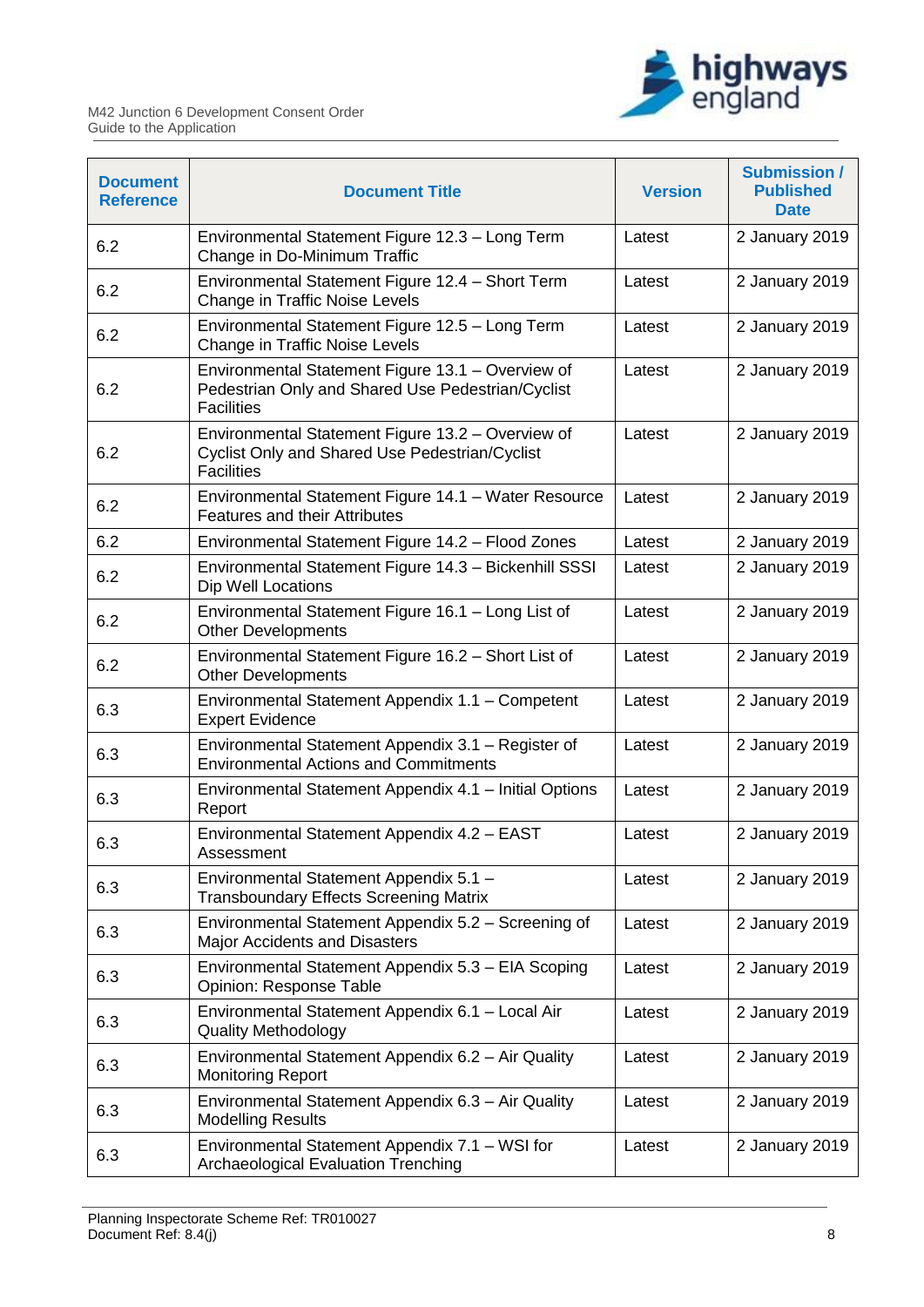

| <b>Document</b><br><b>Reference</b> | <b>Document Title</b>                                                                                                  | <b>Version</b> | <b>Submission /</b><br><b>Published</b><br><b>Date</b> |
|-------------------------------------|------------------------------------------------------------------------------------------------------------------------|----------------|--------------------------------------------------------|
| 6.3                                 | Environmental Statement Appendix 7.2 - Ground<br>Investigation Archaeological Monitoring Report                        | Latest         | 2 January 2019                                         |
| 6.3                                 | Environmental Statement Appendix 7.3 - Archaeological<br><b>Geophysical Survey</b>                                     | Latest         | 2 January 2019                                         |
| 6.3                                 | Environmental Statement Appendix 7.4 - Archaeological<br><b>Gazetteer Table</b>                                        | Latest         | 2 January 2019                                         |
| 6.3                                 | Environmental Statement Appendix 8.1 - Visual<br><b>Baseline and Impact Schedules</b>                                  | Latest         | 2 January 2019                                         |
| 6.3                                 | Environmental Statement Appendix 8.2 - Arboricultural<br>Survey                                                        | Latest         | 2 January 2019                                         |
| 6.3                                 | Environmental Statement Appendix 9.1 - Protected and<br>Notable Sites and Species (Excluding Figures 9.1A and<br>9.1B) | Latest         | 2 January 2019                                         |
| 6.3                                 | Environmental Statement Appendix 9.1 - Protected and<br>Notable Sites and Species (Figure 9.1A (a) only)               | Latest         | 24 June 2019                                           |
| 6.3                                 | Environmental Statement Appendix 9.1 - Protected and<br>Notable Sites and Species (Figure 9.1B (a) only)               | Latest         | 24 June 2019                                           |
| 6.3                                 | Environmental Statement Appendix 9.2 - Phrase 1 and<br>Phase 2 Habitat Survey Report (including figure)                | Latest         | 2 January 2019                                         |
| 6.3                                 | Environmental Statement Appendix 9.3 - Hedgerow<br>Report (including figure)                                           | Latest         | 2 January 2019                                         |
| 6.3                                 | Environmental Statement Appendix 9.4 - Badger Survey<br>Report CONFIDENTIAL (including figure)                         | Latest         | 2 January 2019                                         |
| 6.3                                 | Environmental Statement Appendix 9.5 - Bat Report<br>(including figure)                                                | Latest         | 2 January 2019                                         |
| 6.3                                 | Environmental Statement Appendix 9.6 - Breeding Bird<br>Survey Report (including figure)                               | Latest         | 2 January 2019                                         |
| 6.3                                 | Environmental Statement Appendix 9.7 - Wintering Bird<br>Survey Report (including figure)                              | Latest         | 2 January 2019                                         |
| 6.3                                 | Environmental Statement Appendix 9.8 - Dormouse<br>Report (including figure)                                           | Latest         | 2 January 2019                                         |
| 6.3                                 | Environmental Statement Appendix 9.9 - Great Crested<br>Newt Survey Report (including figure)                          | Latest         | 2 January 2019                                         |
| 6.3                                 | Environmental Statement Appendix 9.10 - Reptile<br>Report (including figure)                                           | Latest         | 2 January 2019                                         |
| 6.3                                 | Environmental Statement Appendix 9.11 - Invertebrates<br><b>Survey Report</b>                                          | Latest         | 2 January 2019                                         |
| 6.3                                 | Environmental Statement Appendix 9.12 - Aquatic<br><b>Habitat Assessment</b>                                           | Latest         | 2 January 2019                                         |
| 6.3                                 | Environmental Statement Appendix 9.13 - White-clawed<br><b>Crayfish Scoping Assessment</b>                             | Latest         | 2 January 2019                                         |
| 6.3                                 | Environmental Statement Appendix 9.14 - Water Vole<br><b>Survey Report</b>                                             | Latest         | 2 January 2019                                         |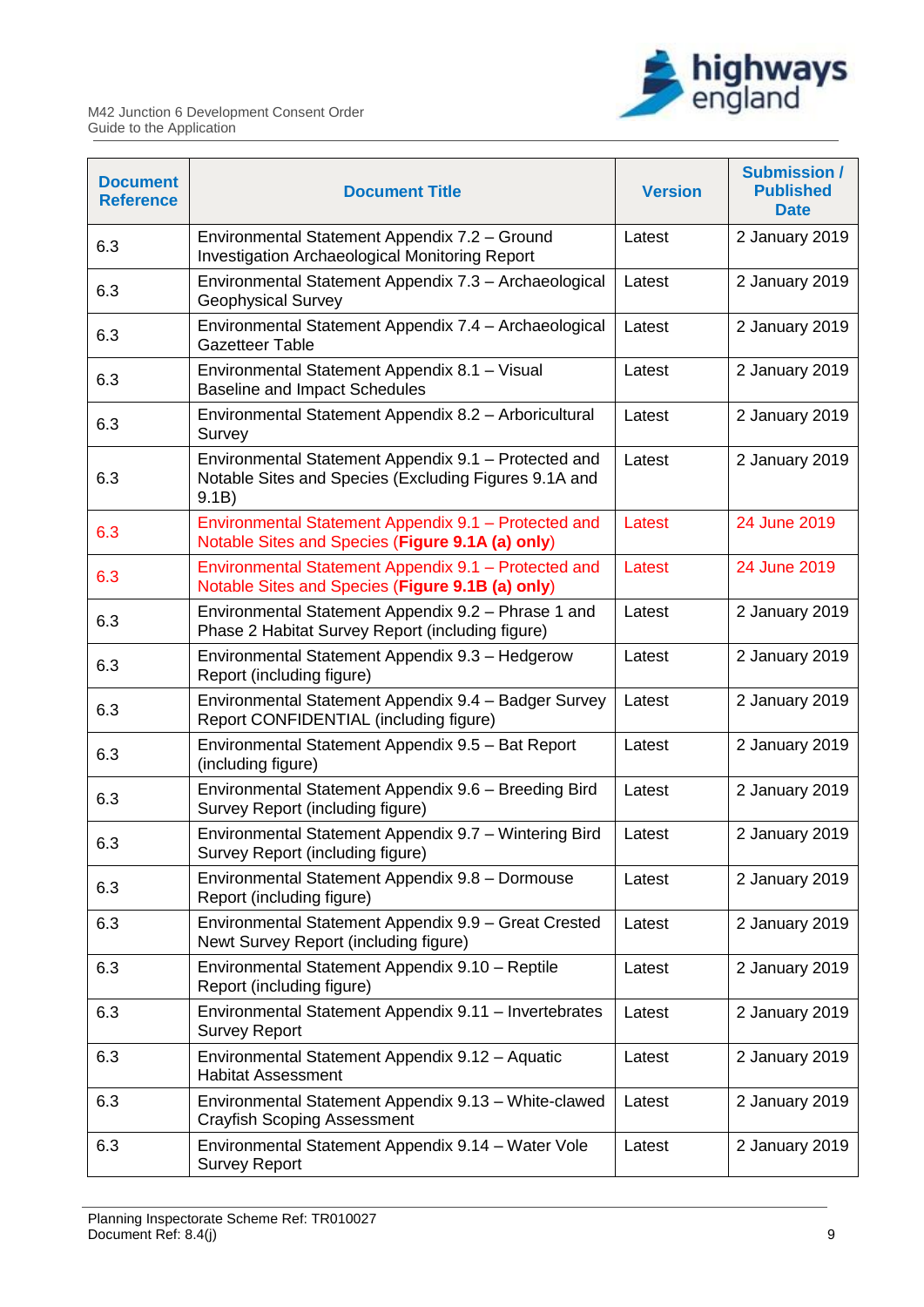

| <b>Document</b><br><b>Reference</b> | <b>Document Title</b>                                                                                                                    | <b>Version</b> | <b>Submission /</b><br><b>Published</b><br><b>Date</b> |
|-------------------------------------|------------------------------------------------------------------------------------------------------------------------------------------|----------------|--------------------------------------------------------|
| 6.3                                 | Environmental Statement Appendix 9.15 - Legislation<br>and Planning Policy                                                               | Latest         | 2 January 2019                                         |
| 6.3                                 | Environmental Statement Appendix 9.17 - Consultation                                                                                     | Latest         | 2 January 2019                                         |
| 6.3                                 | Environmental Statement Appendix 9.18 - Draft Bat<br>Licence                                                                             | Latest         | 2 January 2019                                         |
| 6.3                                 | Environmental Statement Appendix 9.19 - Draft Great<br><b>Crested Newt Licence</b>                                                       | Latest         | 2 January 2019                                         |
| 6.3                                 | Environmental Statement Appendix 10.1 - Ground<br><b>Investigation Report</b>                                                            | Latest         | 2 January 2019                                         |
| 6.3                                 | Environmental Statement Appendix 10.2 - Agricultural<br>Land Classification and Impact Assessment                                        | Latest         | 2 January 2019                                         |
| 6.3                                 | Environmental Statement Appendix 11.1 - Excavated<br><b>Materials Study</b>                                                              | Latest         | 2 January 2019                                         |
| 6.3                                 | Environmental Statement Appendix 12.1 - Construction<br>Noise and Vibration Levels                                                       | Latest         | 2 January 2019                                         |
| 6.3                                 | Environmental Statement Appendix 12.2 - Noise<br><b>Modelling Parameters</b>                                                             | Latest         | 2 January 2019                                         |
| 6.3                                 | Environmental Statement Appendix 12.3 - Baseline<br>Noise Survey Report                                                                  | Latest         | 2 January 2019                                         |
| 6.3                                 | Environmental Statement Appendix 12.4 -<br>Reconfiguration of Warwickshire Gaelic Athletics<br>Association                               | Latest         | 2 January 2019                                         |
| 6.3                                 | Environmental Statement Appendix 13.1 - Driver Stress<br>Calculation                                                                     | Latest         | 2 January 2019                                         |
| 6.3                                 | Environmental Statement Appendix 13.2 - Agricultural<br>Data Sheets                                                                      | Latest         | 2 January 2019                                         |
| 6.3                                 | Environmental Statement Appendix 14.1 - Preliminary<br>Water Framework Directive Assessment (pWFD)                                       | Latest         | 2 January 2019                                         |
| 6.3                                 | Environmental Statement Appendix 14.2 - Bickenhill<br>Meadows SSSI - Preliminary Hydrological Investigation<br><b>Technical Note</b>     | Superseded     | 2 January 2019                                         |
| 6.3                                 | Environmental Statement Appendix 14.2 (a) - Bickenhill<br>Meadows SSSI - Preliminary Hydrological Investigation<br><b>Technical Note</b> | (a)            | 15 July 2019                                           |
| 6.3                                 | Environmental Statement Appendix 14.3 - Assessment<br>of Routine Road Runoff and Spillage Risk to<br>Watercourses (HAWRAT Assessment)    | Latest         | 2 January 2019                                         |
| 6.3                                 | Environmental Statement Appendix 14.4 - Flood Risk<br>Assessment                                                                         | Latest         | 2 January 2019                                         |
| 6.3                                 | Environmental Statement Appendix 14.5 - Drainage<br>Strategy                                                                             | Latest         | 2 January 2019                                         |
| 6.3                                 | Environmental Statement Appendix 16.1 - Cumulative<br><b>Effects: Screening Methodology</b>                                              | Latest         | 2 January 2019                                         |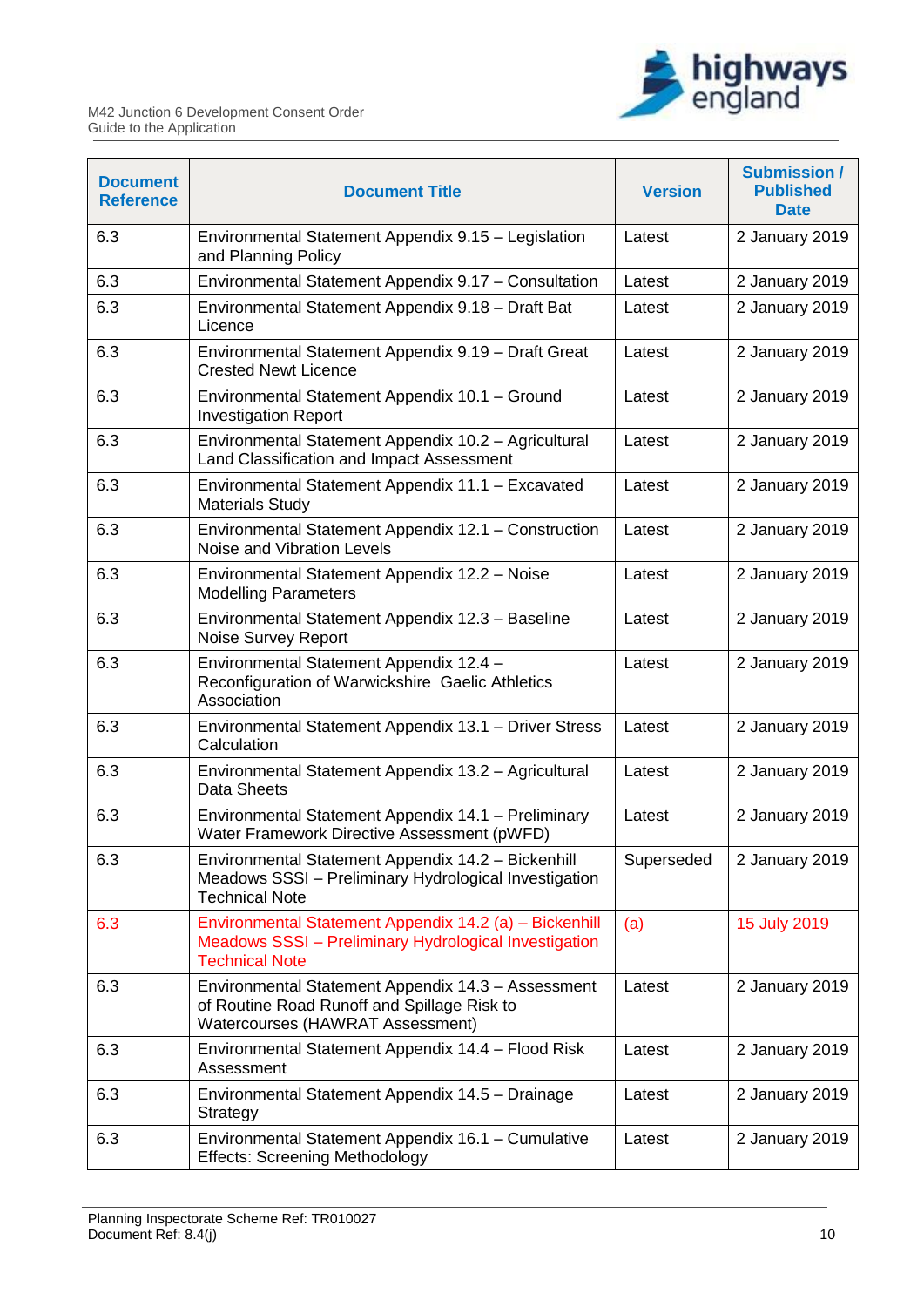

| <b>Document</b><br><b>Reference</b> | <b>Document Title</b>                                                              | <b>Version</b> | <b>Submission /</b><br><b>Published</b><br><b>Date</b> |
|-------------------------------------|------------------------------------------------------------------------------------|----------------|--------------------------------------------------------|
| 6.3                                 | Environmental Statement Appendix 16.2 - Long List of<br>Developments               | Latest         | 2 January 2019                                         |
| 6.3                                 | Environmental Statement Appendix 16.3 - Short List of<br>Developments              | Latest         | 2 January 2019                                         |
| 6.3                                 | Environmental Statement Appendix 16.4 - Cumulative<br><b>Assessment Table</b>      | Latest         | 2 January 2019                                         |
| 6.4                                 | Non-Technical Summary                                                              | Latest         | 2 January 2019                                         |
| 6.5                                 | Scoping Opinion                                                                    | Latest         | 2 January 2019                                         |
| 6.6                                 | <b>Assessment of Historic Environmental Effects</b>                                | Latest         | 2 January 2019                                         |
| 6.7                                 | <b>Assessment of Nature Conservation Effects</b>                                   | Latest         | 2 January 2019                                         |
| 6.8                                 | Habitat Regulations Assessment: No Significant Effects<br>Report                   | Latest         | 2 January 2019                                         |
| 6.9                                 | <b>Statement of Statutory Nuisance</b>                                             | Latest         | 2 January 2019                                         |
| 6.10                                | <b>Flood Risk Assessment</b>                                                       | Latest         | 2 January 2019                                         |
| 6.11                                | Outline Environmental Management Plan (OEMP)                                       | Superseded     | 2 January 2019                                         |
| 6.11(a)                             | Outline Environmental Management Plan (OEMP) -<br><b>Tracked</b>                   | Latest         | 15 November<br>2019                                    |
| 6.11(a)                             | Outline Environmental Management Plan (OEMP) -<br>Clean                            | Latest         | 15 November<br>2019                                    |
|                                     |                                                                                    |                |                                                        |
|                                     | Volume 7 - Other Documents                                                         |                |                                                        |
| 7.1                                 | <b>Planning Statement and National Policy Statement</b><br><b>Accordance Table</b> | Latest         | 2 January 2019                                         |
| 7.2                                 | <b>Transport Assessment Report</b>                                                 | Latest         | 2 January 2019                                         |
|                                     | <b>Volume 8 - Examination Documents</b>                                            |                |                                                        |
| 8.1                                 | Draft Accompanied Site Inspection Information Pack                                 | Superseded     | 20 May 2019                                            |
| 8.1(a)                              | Accompanied Site Inspection Information Pack                                       | Latest         | 24 June 2019                                           |
| 8.2                                 | Not used                                                                           |                |                                                        |
| 8.3                                 | <b>Response to Relevant Representations</b>                                        | Superseded     | 3 June 2019                                            |
| 8.3(a)                              | Response to Relevant Representations - Tracked                                     | Latest         | 24 June 2019                                           |
| 8.3(a)                              | Response to Relevant Re6presentations - Clean                                      | Latest         | 24 June 2019                                           |
| 8.4                                 | Guide to the Application                                                           | Superseded     | 3 June 2019                                            |
| 8.4(a)                              | Guide to the Application                                                           | Superseded     | 24 June 2019                                           |
| 8.4(b)                              | Guide to the Application                                                           | Superseded     | 15 July 2019                                           |
| 8.4(c)                              | Guide to the Application                                                           | Superseded     | 12 August<br>2019                                      |
| 8.4(d)                              | Guide to the Application                                                           | Superseded     | 2 September<br>2019                                    |
| 8.4(e)                              | Guide to the Application                                                           | Superseded     | 16 September<br>2019                                   |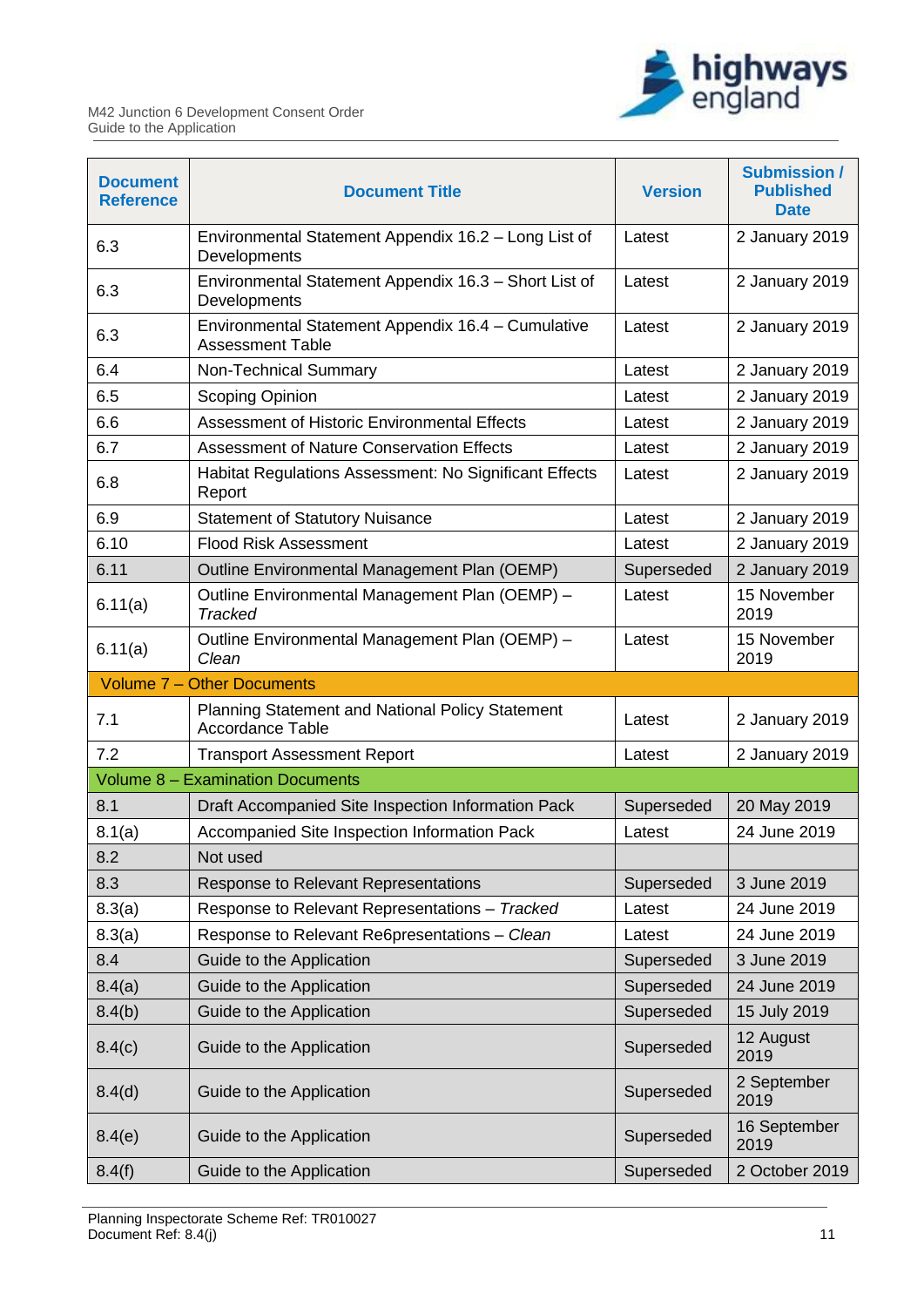

| <b>Document</b><br><b>Reference</b> | <b>Document Title</b>                                                             | <b>Version</b> | <b>Submission /</b><br><b>Published</b><br><b>Date</b> |
|-------------------------------------|-----------------------------------------------------------------------------------|----------------|--------------------------------------------------------|
| 8.4(g)                              | Guide to the Application                                                          | Superseded     | 28 October<br>2019                                     |
| 8.4(h)                              | Guide to the Application                                                          | Superseded     | 5 November<br>2019                                     |
| 8.4(i)                              | Guide to the Application                                                          | Superseded     | 15 November<br>2019                                    |
| 8.4(j)                              | Guide to the Application                                                          | Latest         | 20 November<br>2019                                    |
| 8.5                                 | Record of Engagement with Mr O'Reilly                                             | Latest         | 3 June 2019                                            |
| 8.6                                 | Responses to Panel's First Written Questions                                      | Latest         | 24 June 2019                                           |
| 8.7                                 | Response to ExA's Questions on the dDCO                                           | Latest         | 24 June 2019                                           |
| 8.8                                 | Statement of Common Ground - Solihull MBC                                         | Superseded     | 24 June 2019                                           |
| 8.8(a)                              | Statement of Common Ground - Solihull MBC                                         | Superseded     | 15 July 2019                                           |
| 8.8(b)                              | Statement of Common Ground - Solihull MBC                                         | Superseded     | 16 September<br>2019                                   |
| 8.8(c)                              | Statement of Common Ground - Solihull MBC                                         | Superseded     | 11 October<br>2019                                     |
| 8.8(d)                              | Statement of Common Ground - Solihull MBC                                         | Final          | 5 November<br>2019                                     |
| 8.9                                 | Statement of Common Ground - Warwickshire CC                                      | Superseded     | 24 June 2019                                           |
| 8.9(a)                              | Statement of Common Ground - Warwickshire CC                                      | Superseded     | 16 September<br>2019                                   |
| 8.9(b)                              | Statement of Common Ground - Warwickshire CC                                      | Final          | 23 October<br>2019                                     |
| 8.10                                | Statement of Common Ground - Natural England                                      | Superseded     | 24 June 2019                                           |
| 8.10(a)                             | Statement of Common Ground - Natural England                                      | Superseded     | 16 September<br>2019                                   |
| 8.10(b)                             | Statement of Common Ground - Natural England                                      | Final          | 11 October<br>2019                                     |
| 8.11                                | Statement of Common Ground - Warwickshire Wildlife<br><b>Trust</b>                | Superseded     | 24 June 2019                                           |
| 8.11(a)                             | Statement of Common Ground - Warwickshire Wildlife<br><b>Trust</b>                | Superseded     | 16 September<br>2019                                   |
| 8.11(b)                             | Statement of Common Ground - Warwickshire Wildlife<br>Trust                       | Superseded     | 11 October<br>2019                                     |
| 8.11(c)                             | Statement of Common Ground - Warwickshire Wildlife<br>Trust                       | Latest         | 28 October<br>2019                                     |
| 8.12                                | Statement of Common Ground - the Woodland Trust                                   | Superseded     | 24 June 2019                                           |
| 8.12(a)                             | Statement of Common Ground - the Woodland Trust                                   | Final          | 2 September<br>2019                                    |
| 8.13                                | Statement of Common Ground - National Grid Electricity<br><b>Transmission PLC</b> | Superseded     | 24 June 2019                                           |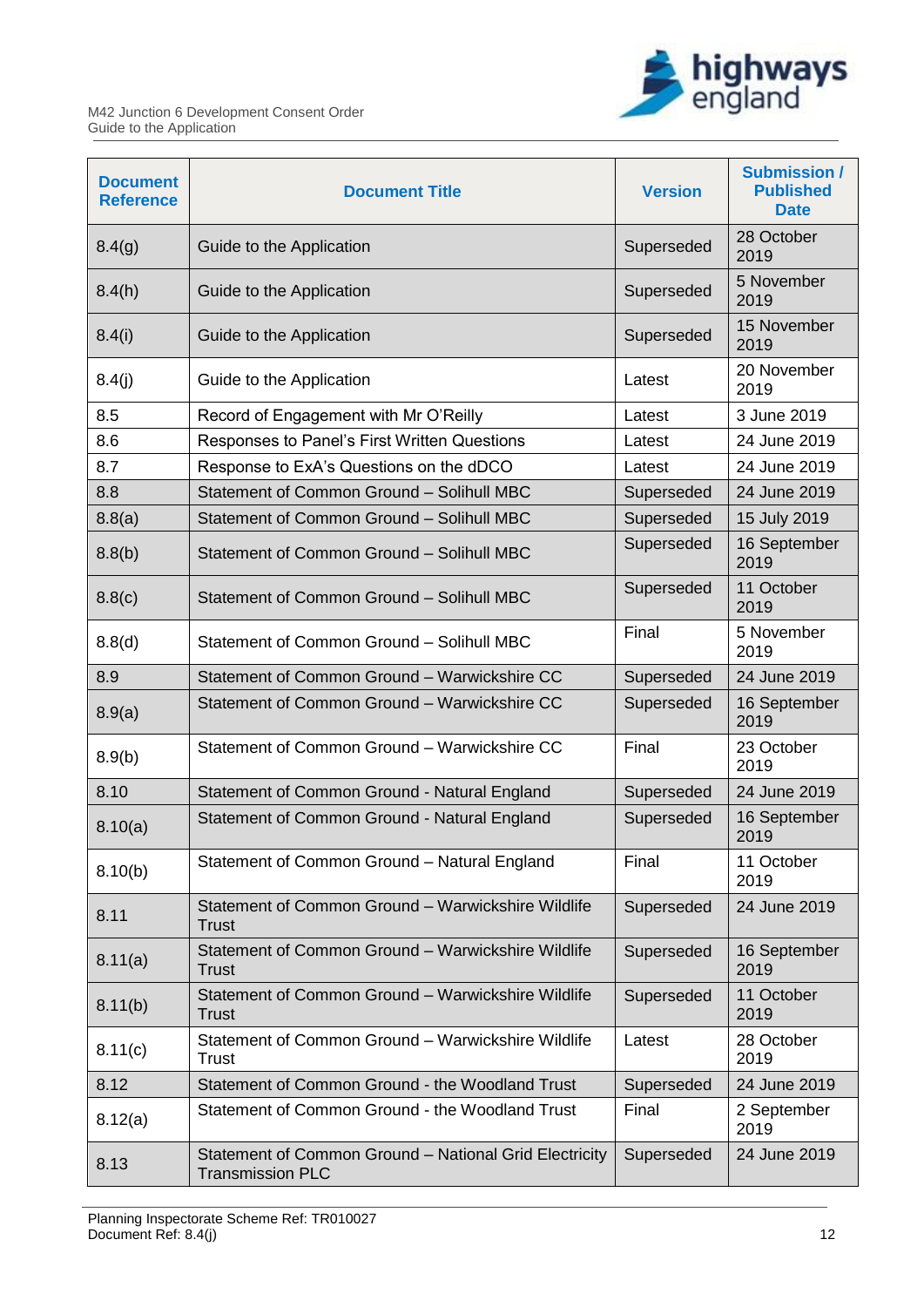

| <b>Document</b><br><b>Reference</b> | <b>Document Title</b>                                                                                                   | <b>Version</b>              | <b>Submission /</b><br><b>Published</b><br><b>Date</b> |
|-------------------------------------|-------------------------------------------------------------------------------------------------------------------------|-----------------------------|--------------------------------------------------------|
| 8.13(a)                             | Statement of Common Ground - National Grid Electricity<br><b>Transmission PLC</b>                                       | Superseded-<br>not required | 15 July 2019                                           |
| 8.14                                | Statement of Common Ground - Western Power<br>Distribution (West Midlands) PLC                                          | Superseded                  | 24 June 2019                                           |
| 8.14(a)                             | Statement of Common Ground - Western Power<br>Distribution (West Midlands) PLC                                          | Latest                      | 15 July 2019                                           |
| 8.15                                | Statement of Common Ground - Cadent Gas Ltd                                                                             | Superseded                  | 24 June 2019                                           |
| 8.15(a)                             | Statement of Common Ground - Cadent Gas Ltd                                                                             | Latest                      | 15 July 2019                                           |
| 8.16                                | Statement of Common Ground - National Exhibition<br>Centre                                                              | Superseded                  | 11 October<br>2019                                     |
| 8.16(a)                             | Statement of Common Ground - National Exhibition<br>Centre                                                              | Final                       | 5 November<br>2019                                     |
| 8.17                                | Statement of Common Ground - Extra Evergreen MSA<br>Group                                                               | Final                       | 16 September<br>2019                                   |
| 8.18                                | Statement of Common Ground - Arden Hotel                                                                                | Superseded                  | 28 October<br>2019                                     |
| 8.18(a)                             | Statement of Common Ground - Arden Hotel                                                                                | Final                       | 20 November<br>2019                                    |
| 8.19                                | Statement of Common Ground - High Speed 2 (HS2)<br>Ltd                                                                  | Superseded                  | 24 June 2019                                           |
| 8.19(a)                             | Statement of Common Ground - High Speed 2 (HS2)<br>Ltd                                                                  | Superseded                  | 02 July 2019                                           |
| 8.19(b)                             | Statement of Common Ground - High Speed 2 (HS2)                                                                         | Final                       | 11 October<br>2019                                     |
| 8.20                                | Statement of Common Ground - Birmingham Airport Ltd                                                                     | Superseded                  | 24 June 2019                                           |
| 8.20(a)                             | Statement of Common Ground - Birmingham Airport Ltd                                                                     | Superseded                  | 15 July 2019                                           |
| 8.20(b)                             | Statement of Common Ground - Birmingham Airport Ltd                                                                     | Final                       | 5 November<br>2019                                     |
| 8.21                                | Proposed Proportionate Reconfiguration of the<br>Warwickshire Gaelic Athletic Association Facility                      | Latest                      | 24 June 2019                                           |
| 8.22                                | MOLA - Interim Archaeological Trenching Report                                                                          | Latest                      | 24 June 2019                                           |
| 8.23                                | <b>Lighting Technical Note</b>                                                                                          | Latest                      | 24 June 2019                                           |
| 8.24                                | Junction 5A Operational Assessment                                                                                      | Latest                      | 24 June 2019                                           |
| 8.25                                | Outline Bird Strike Management Plan                                                                                     | Superseded                  | 24 June 2019                                           |
| 8.25(a)                             | Outline Bird Strike Management Plan                                                                                     | Superseded<br>(see 8.92)    | 16 September<br>2019                                   |
| 8.26                                | Written Submission of the Applicant's case put orally at<br>the OFH on 21 May and the ISH on the dDCO on 22<br>May 2019 | Latest                      | 24 June 2019                                           |
| 8.27                                | New Figures (Sheets 1 to 5) based on Figure 4.1<br><b>Concept Options Development Options</b>                           | Latest                      | 24 June 2019                                           |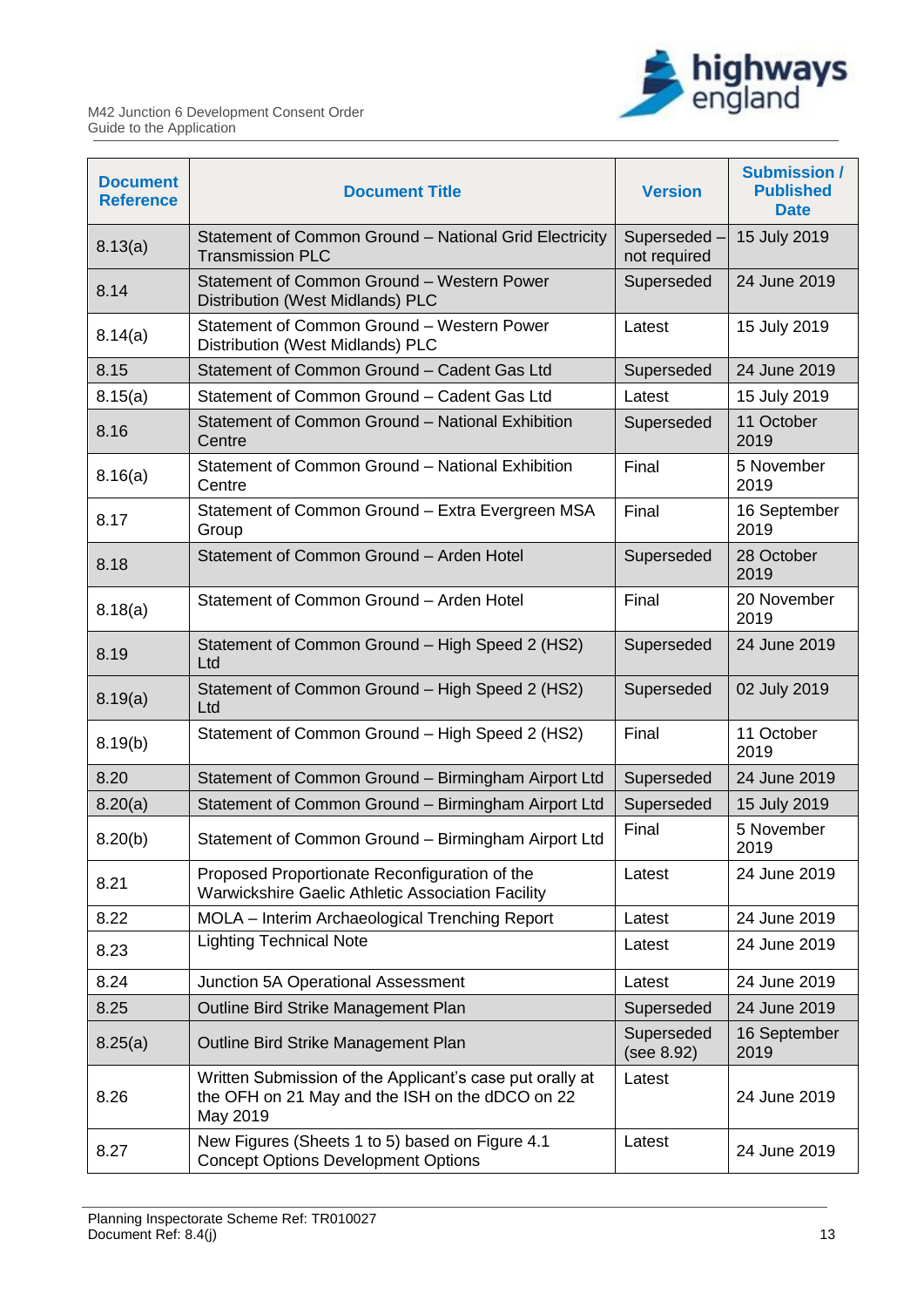



| <b>Document</b><br><b>Reference</b> | <b>Document Title</b>                                                                                                  | <b>Version</b>           | <b>Submission /</b><br><b>Published</b><br><b>Date</b> |
|-------------------------------------|------------------------------------------------------------------------------------------------------------------------|--------------------------|--------------------------------------------------------|
| 8.28                                | New Figures (Sheets 1 to 6) based on Figure 4.4<br><b>Concept Options Development Options</b>                          | Latest                   | 24 June 2019                                           |
| 8.29                                | <b>Environmental Mitigation Table</b>                                                                                  | Latest                   | 24 June 2019                                           |
| 8.30                                | Accompanied Site Inspection Pack                                                                                       | Latest                   | 05 July 2019                                           |
| 8.31                                | Indicative Proposal for Main Compound and Office for<br>M42 J6 Scheme                                                  | Latest                   | 05 July 2019                                           |
| 8.32                                | Applicant's Covering Letter for Deadline 3 Submission                                                                  | Latest                   | 15 July 2019                                           |
| 8.33                                | The Applicants comments to written representations<br>which were received at Deadline 1                                | Latest                   | 15 July 2019                                           |
| 8.34                                | Applicant's comments on responses received at<br>Deadline 2 to the Panel's First Written Questions                     | Latest                   | 15 July 2019                                           |
| 8.35                                | Applicant's Response to Local Impact Report: Solihull<br>Metropolitan Borough Council                                  | Latest                   | 15 July 2019                                           |
| 8.36                                | Applicant's Response to Local Impact Report:<br><b>Warwickshire County Council</b>                                     | Latest                   | 15 July 2019                                           |
| 8.37                                | Aquatic Macroinvertebrate Survey Report 2018                                                                           | Latest                   | 15 July 2019                                           |
| 8.38                                | Bat Survey Report 2018                                                                                                 | Latest                   | 15 July 2019                                           |
| 8.39                                | Applicant's Post Hearing Submission: Written<br>submissions of oral case for dDCO ISH on 2 July 2019                   | Latest                   | 15 July 2019                                           |
| 8.40                                | Applicant's Post Hearing Submission: Written<br>submissions of oral case for Need for the Scheme ISH<br>on 2 July 2019 | Latest                   | 15 July 2019                                           |
| 8.41                                | Assessment of Potential Footpath Connectivity between<br>the A45 and Birmingham International Railway Station          | Latest                   | 15 July 2019                                           |
| 8.42                                | Junction 5A Position and Constraints Summary                                                                           | Latest                   | 15 July 2019                                           |
| 8.43                                | Further Information in Support of the Transport<br><b>Assessment Report</b>                                            | Latest                   | 15 July 2019                                           |
| 8.44                                | Applicant's Comments on any Additional Information or<br>Submissions Received at Deadline 2                            | Latest                   | 15 July 2019                                           |
| 8.45                                | Comparison between Application Draft and Second Draft<br><b>DCOs</b>                                                   | Latest                   | 15 July 2019                                           |
| 8.46                                | Outline Management Plan for Main Site Compound                                                                         | Superseded<br>(see 8.96) | 12 August<br>2019                                      |
| 8.47                                | Consideration of Alternative Locations for the M42<br>Junction 6 Main Site Compound                                    | Latest                   | 12 August<br>2019                                      |
| 8.48                                | Lichen Survey Report 2019                                                                                              | Latest                   | 2 September<br>2019                                    |
| 8.49                                | Response to CPRE Letter dated 15 July 2019                                                                             | Latest                   | 12 August<br>2019                                      |
| 8.50                                | Transport Modelling Hierarchy and Growth in Future<br>Year Traffic                                                     | Latest                   | 12 August<br>2019                                      |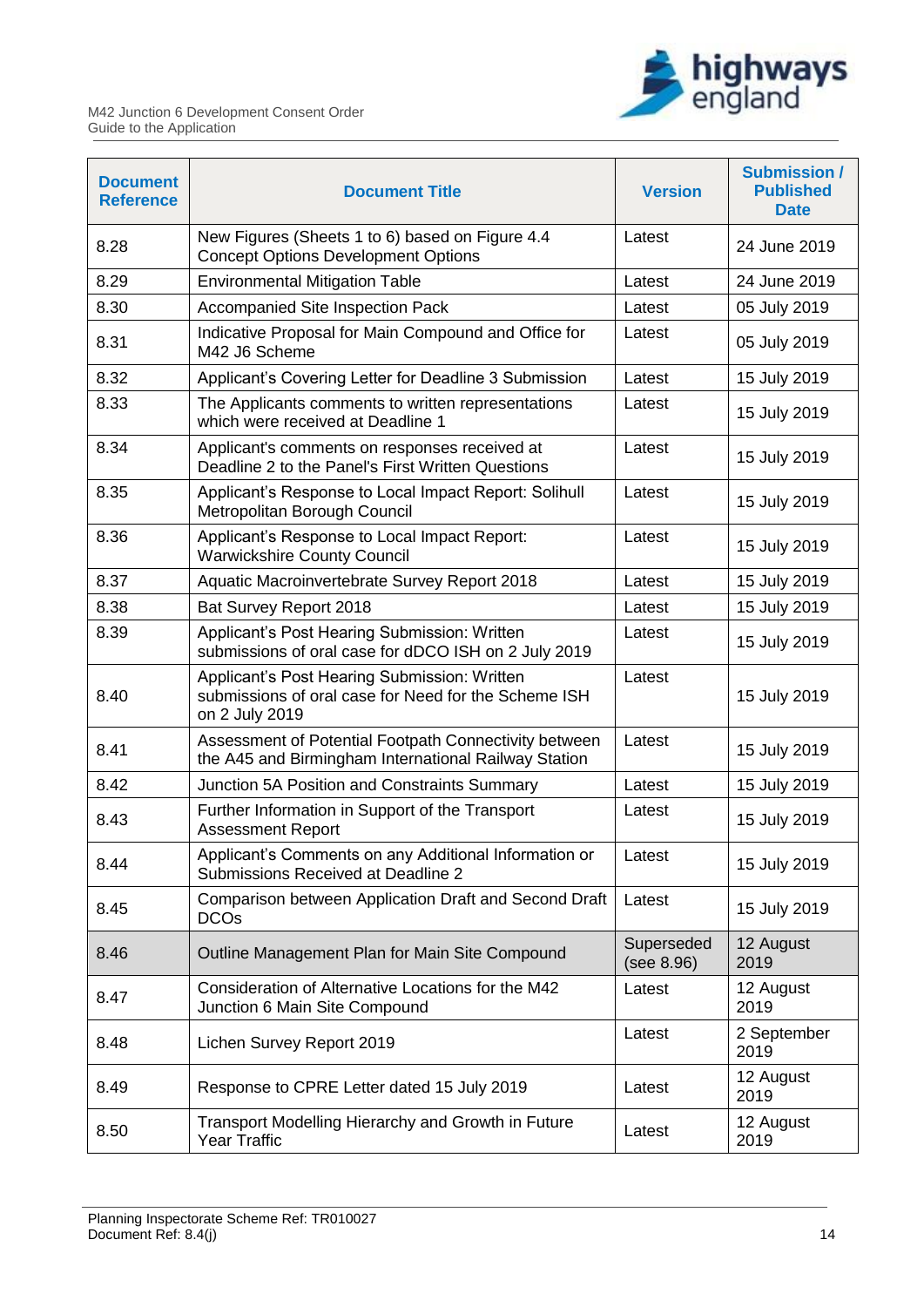

| <b>Document</b><br><b>Reference</b> | <b>Document Title</b>                                                                                                                                 | <b>Version</b> | <b>Submission /</b><br><b>Published</b><br><b>Date</b> |
|-------------------------------------|-------------------------------------------------------------------------------------------------------------------------------------------------------|----------------|--------------------------------------------------------|
| 8.51                                | Archaeological Investigation Report                                                                                                                   | Latest         | 2 September<br>2019                                    |
| 8.52                                | <b>GCN Survey Report 2019</b>                                                                                                                         | Latest         | 2 September<br>2019                                    |
| 8.53                                | Not used                                                                                                                                              |                |                                                        |
| 8.54                                | Position Statement on SSSI Mitigation                                                                                                                 | Latest         | 2 September<br>2019                                    |
| 8.55                                | Soil Survey Report                                                                                                                                    | Latest         | 2 September<br>2019                                    |
| 8.56                                | Applicant's Comments on any Additional Information<br>Received at Deadline 3                                                                          | Latest         | 2 September<br>2019                                    |
| 8.57                                | <b>Details of Compensation Documents</b>                                                                                                              | Latest         | 2 September<br>2019                                    |
| 8.58                                | Applicant's Responses to Examining Authority's Second<br><b>Round of Written Questions</b>                                                            | Latest         | 2 September<br>2019                                    |
| 8.59                                | Applicant's Post Hearing Submission: Written<br>Submissions of Oral case for Compulsory Acquisition<br>and Temporary Possession ISH on 20 August 2019 | Latest         | 2 September<br>2019                                    |
| 8.60                                | Applicant's Post Hearing Submission: Written<br>Submissions of Oral Case for dDCO ISH on 21 August<br>2019                                            | Latest         | 2 September<br>2019                                    |
| 8.61                                | Applicant's Post Hearing Submission: Written<br>Submissions of Oral Case for the OFH on 22 August<br>2019                                             | Latest         | 2 September<br>2019                                    |
| 8.62                                | Bat Survey Report 2019                                                                                                                                | Latest         | 20 September<br>2019                                   |
| 8.63                                | Applicant's Comments on any Additional Information or<br>Submissions Received by Deadline 4                                                           | Latest         | 16 September<br>2019                                   |
| 8.64                                | Ancient Woodland Clarifications and Proposed<br><b>Additional Measures Technical Note</b>                                                             | Latest         | 27 September<br>2019                                   |
| 8.65                                | Fungi Survey Report 2019                                                                                                                              | Latest         | 11 October<br>2019                                     |
| 8.66                                | Outline Bird Strike Management Plan (tracked changes)                                                                                                 | Latest         | 11 October<br>2019                                     |
| 8.67                                | <b>Consultation Statement for Proposed Non-Material</b><br>Changes to the DCO                                                                         | Latest         | 11 October<br>2019                                     |
| 8.68                                | Applicant's Responses to the Panel's Third Round of<br><b>Written Questions</b>                                                                       | Latest         | 11 October<br>2019                                     |
| 8.69                                | Post Hearing submissions - Written summary of Oral<br>Case for the ISH on Living Conditions on 1 October<br>2019                                      | Latest         | 11 October<br>2019                                     |
| 8.70                                | Post Hearing Submissions - Written Summary of Oral<br>Case for the ISH on Environmental Matters on 2 October<br>2019                                  | Latest         | 11 October<br>2019                                     |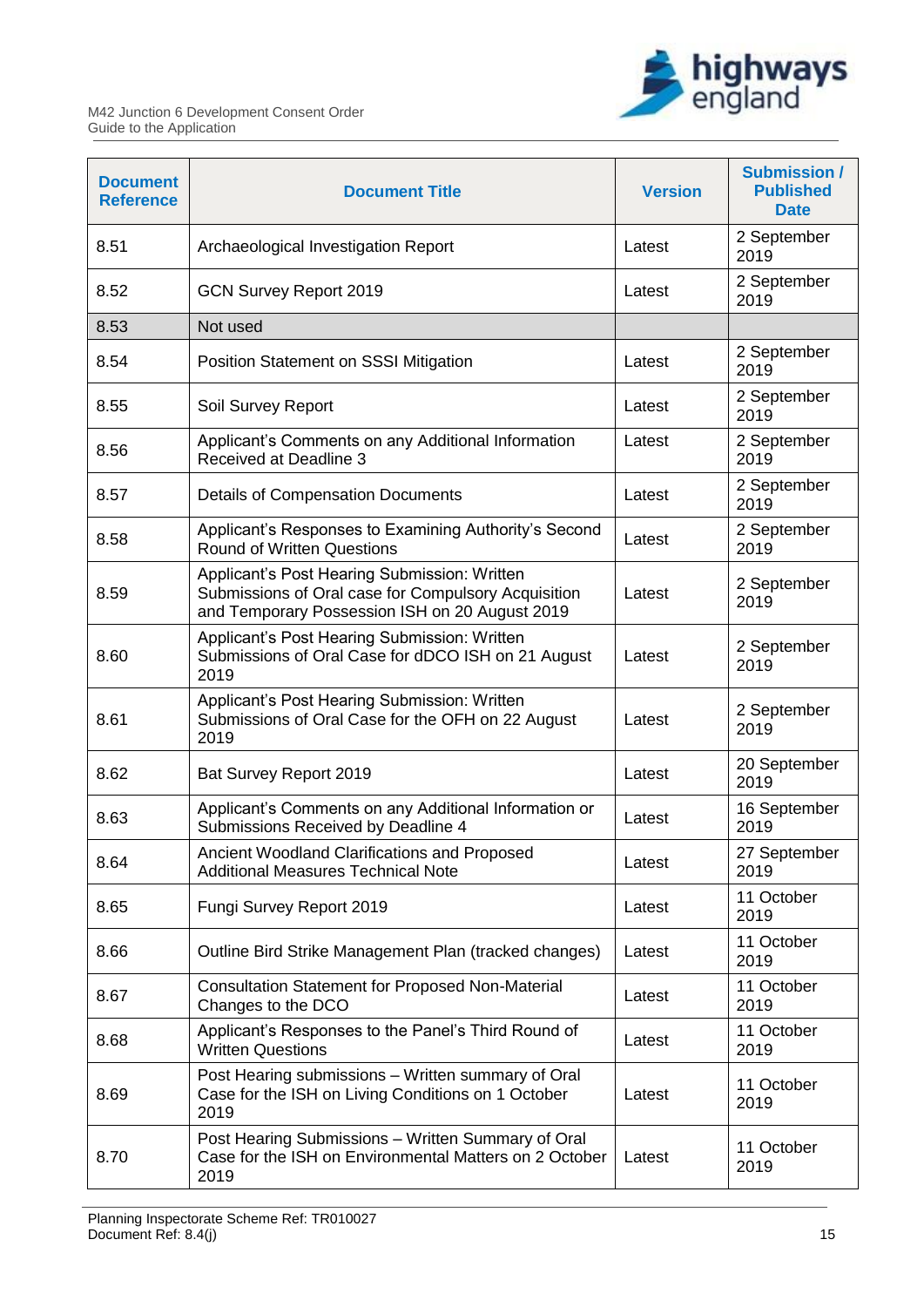

| <b>Document</b><br><b>Reference</b> | <b>Document Title</b>                                                                                                                         | <b>Version</b> | <b>Submission /</b><br><b>Published</b><br><b>Date</b> |
|-------------------------------------|-----------------------------------------------------------------------------------------------------------------------------------------------|----------------|--------------------------------------------------------|
| 8.71                                | Supplementary Environmental Appraisal Report on non-<br>material changes                                                                      | Latest         | 11 October<br>2019                                     |
| 8.72                                | Applicant's Responses to Actions in respect of ISH on<br>dDCO 21 August 2019                                                                  | Latest         | 11 October<br>2019                                     |
| 8.73                                | Applicant's Responses to Actions in respect of ISH on<br><b>Compulsory Acquisition 20 August 2019</b>                                         | Latest         | 11 October<br>2019                                     |
| 8.74                                | Outline Biodiversity Management Plan                                                                                                          | Latest         | 28 October<br>2019                                     |
| 8.75                                | Bat Survey Report 2019 Addendum                                                                                                               | Latest         | 11 October<br>2019                                     |
| 8.76                                | <b>Warwickshire Gaelic Athletic Association Position</b><br><b>Statement</b>                                                                  | Latest         | 11 October<br>2019                                     |
| 8.77                                | Applicant's Responses to Actions in respect of ISH on<br>Living Conditions on 1 October 2019                                                  | Latest         | 11 October<br>2019                                     |
| 8.78                                | Tree Preservation Orders and Trees within a<br><b>Conservation Area</b>                                                                       | Latest         | 11 October<br>2019                                     |
| 8.79                                | Important Hedgerow Criteria                                                                                                                   | Latest         | 11 October<br>2019                                     |
| 8.80                                | Applicant's Comments on Additional Information or<br>Submissions Received by Deadline 6                                                       | Latest         | 28 October<br>2019                                     |
| 8.81                                | Not used                                                                                                                                      |                |                                                        |
| 8.82                                | Interim Biodiversity Impact Calculation                                                                                                       | Latest         | 28 October<br>2019                                     |
| 8.83                                | Post Hearing Submission - Written Submission of Oral<br>Case for ISH on Compulsory Acquisition and Temporary<br>Possession on 22 October 2019 | Latest         | 28 October<br>2019                                     |
| 8.84                                | Post Hearing Submission - Written Submission of Oral<br>Case for ISH on dDCO on 23 October 2019                                               | Latest         | 28 October<br>2019                                     |
| 8.85                                | Applicant's Comments on Responses Received at<br>Deadline 6 to Panel's Third Written Questions                                                | Latest         | 28 October<br>2019                                     |
| 8.86                                | Actions Arising out of ISH on Living Conditions on 1<br>October 2019 for Deadline 7                                                           | Latest         | 28 October<br>2019                                     |
| 8.87                                | Actions Arising out of ISH on Environmental Matters on<br>2 October 2019 for Deadline 7                                                       | Latest         | 28 October<br>2019                                     |
| 8.88                                | Actions Arising out of ISH on Compulsory Acquisition<br>and Temporary Possession on 22 October 2019                                           | Latest         | 28 October<br>2019                                     |
| 8.89                                | Actions Arising out of ISH on dDCO 4 on 23 October<br>2019                                                                                    | Latest         | 28 October<br>2019                                     |
| 8.90                                | Not used                                                                                                                                      |                |                                                        |
| 8.91                                | Outline Bickenhill Meadows SSSI Monitoring and<br>Management Plan                                                                             | Latest         | 28 October<br>2019                                     |
| 8.92                                | Outline Bird Strike Management Plan (Tracked)                                                                                                 | Latest         | 28 October<br>2019                                     |